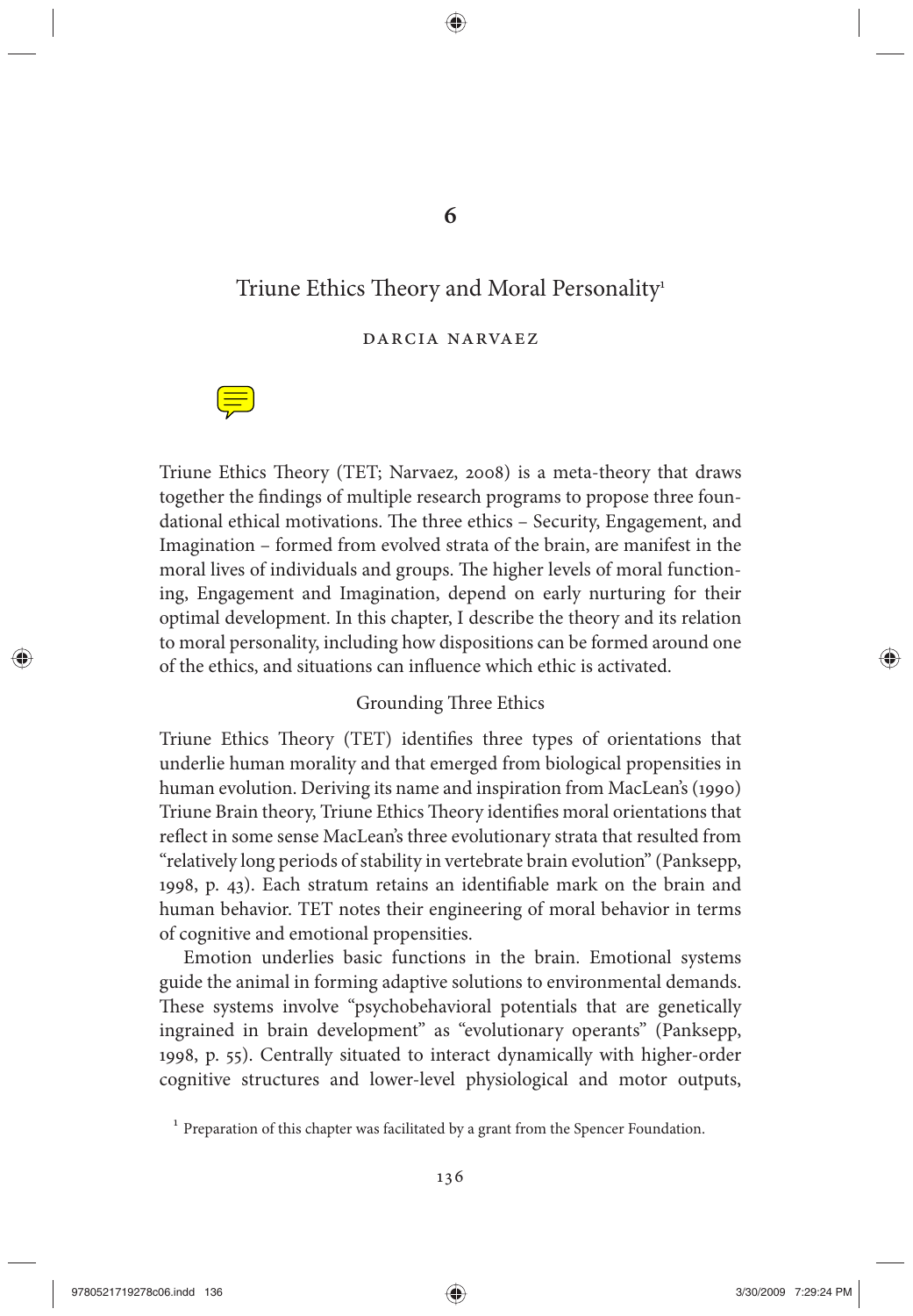"emotive circuits change sensory, perceptual, and cognitive processing, and initiate a host of physiological changes that are naturally synchronized with the aroused behavioral tendencies characteristic of emotional experience" (Panksepp, 1998, p. 49). Emotional states affect "what is perceived and how it is processed, and the interpretations made of ongoing events subsequently influence emotional reactions and perceptual biases. Affect and cognition are appropriately conceptualized as interwoven processes" that guide memory formation and retrieval and perceptual vigilance, constraining the amount of attention available for reflective appraisal and response choice (Bugental and Goodnow, 1998, p. 416).

 Many of the emotional component systems in the brain become integrated in early life as a function of bottom-up learning – "states constructed during early social development from more elemental units of visceral- autonomic experiences that accompany certain behavior patterns" (Panksepp, 1998, pp. 44–45). The brain's emotional command systems allow animals to adapt to life's challenges. An individual's unique brain pattern of emotional circuitry results from interaction with caregivers and other environmental supports. Recent animal and human research documents the importance of early experience on gene expression for emotional circuitry (Weaver, Szyf, & Meaney, 2002), personality formation (Schore, 2003a; 2003b), and cognition (Greenspan & Shanker, 2004). Environmental supports, particularly caregiver interaction with the offspring, influences whether genes are turned on or not, whether emotion regulation begins on a healthy path, and whether or not cognitive development is shaped for maximal growth.

 Triune Ethics theory postulates that the emotional circuitry established early in life underpins the brain's architecture for morality and ethical behavior, influencing moral personality and potential for moral functioning. The three ethics can be described as "central motives" in the eventfeature-emotion complexes that drive moral cognitive phenomena. As motivated cognition, when a particular ethic is active, it is presumed to influence perception, information processing, goal setting, and affordances (Moll, de Oliveira-Souza, Eslinger, Bramati, Mourao-Miranda, Andreiulo et al., 2002; Moll, Zahn, de Oliveira-Souza, Drueger, & Grafman, 2005). An activated ethic influences goal making, thereby shaping interpretation of normative claims. When an individual treats a particular orientation as a normative imperative that trumps other values, the orientation carries ethical significance. For example, the Ethic of Security is focused on selfpreservation through safety and such things as personal or ingroup dominance. When the Security Ethic is highly active, the individual will have

9780521719278c06.indd 137 3/30/2009 7:29:25 PM  $\bigoplus$  3/30/2009 7:29:25 PM 3/30/2009 7:29:25 PM

◈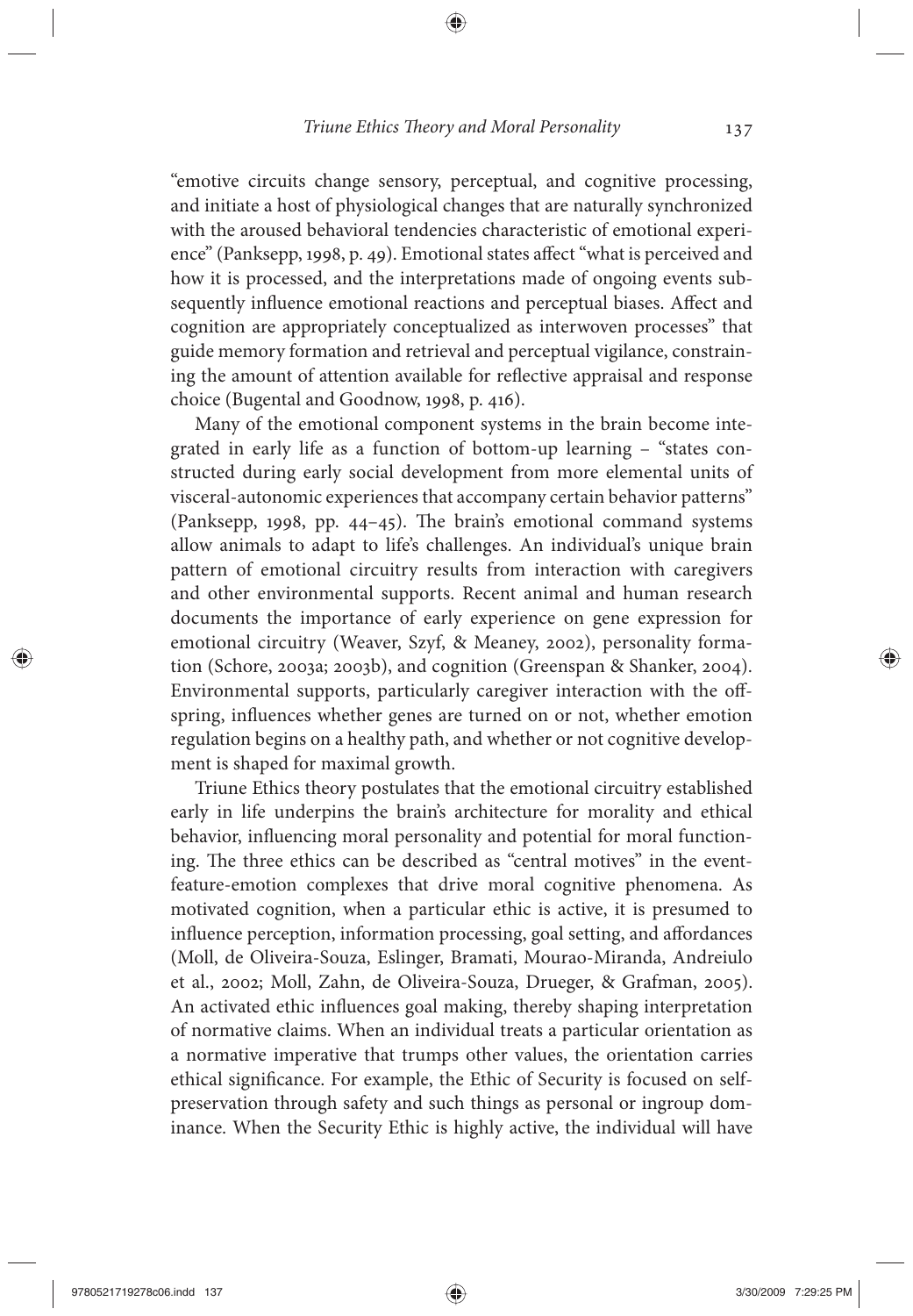⊕

a difficult time focusing on the needs of others, because this ethic resides in brain and body systems that are self-focused. Actions that prioritize self and ingroup safety over the welfare of other lives will be deemed moral. The Ethic of Engagement is oriented to face-to-face emotional affiliation with others, particularly through caring relationships and social bonds; when it is active, the individual will be focused on the needs of others; compassionate action will seem most moral. Physiologically, the Security Ethic and the Engagement Ethic are based in incompatible systems. The former is related to increased stress hormones (norepinephrine/adrenaline) that tie up organism energy for fight or flight, while the latter is related to calming hormones (e.g., oxytocin) that fuel trust of others. When energized by the emotional systems of the brain, the Imagination Ethic can be linked to either Security (reptilian cleverness) or Engagement (compassion with wisdom). The Ethic of Imagination uses humanity's fullest reasoning capacities to adapt to ongoing social relationships and to address concerns beyond the immediate; it allows the individual to step back from and review instincts and intuitions.

 Some basic preliminary information follows regarding underlying assumptions about how moral personality may be influenced by the three motivational systems. See Table 6.1 for a comparative sampling of characteristics across ethics.

## TET and Personality

Moral personality finds its beginning with gestation, birth, and early life. Fetuses and babies change growth patterns in different organs and systems based on maternal and environmental stress signals during sensitive developmental periods (Gluckman & Hanson, 2004; Henry & Wang, 1999). Early patterns establish orientations leading to dispositional habits and situational sensitivities for the expression of personality throughout life (Hrdy, 1999). Triune Ethics Theory proposes that these factors also impinge on moral personality.

## *The Importance of the Environment of Evolutionary Adaptedness (EEA)*

 Biology matters for moral functioning as individuals and as evolved mammals (see Narvaez & Vaydich, 2008). Human brain and body systems adapted to particular conditions of the Pleistocene era based on environmental supports; those conditions have been termed the "environment of evolutionary adaptedness" (EEA; Bowlby, 1988). Hewlett & Lamb (2005) describe the EEA – the type of early-life supports our biological systems

◈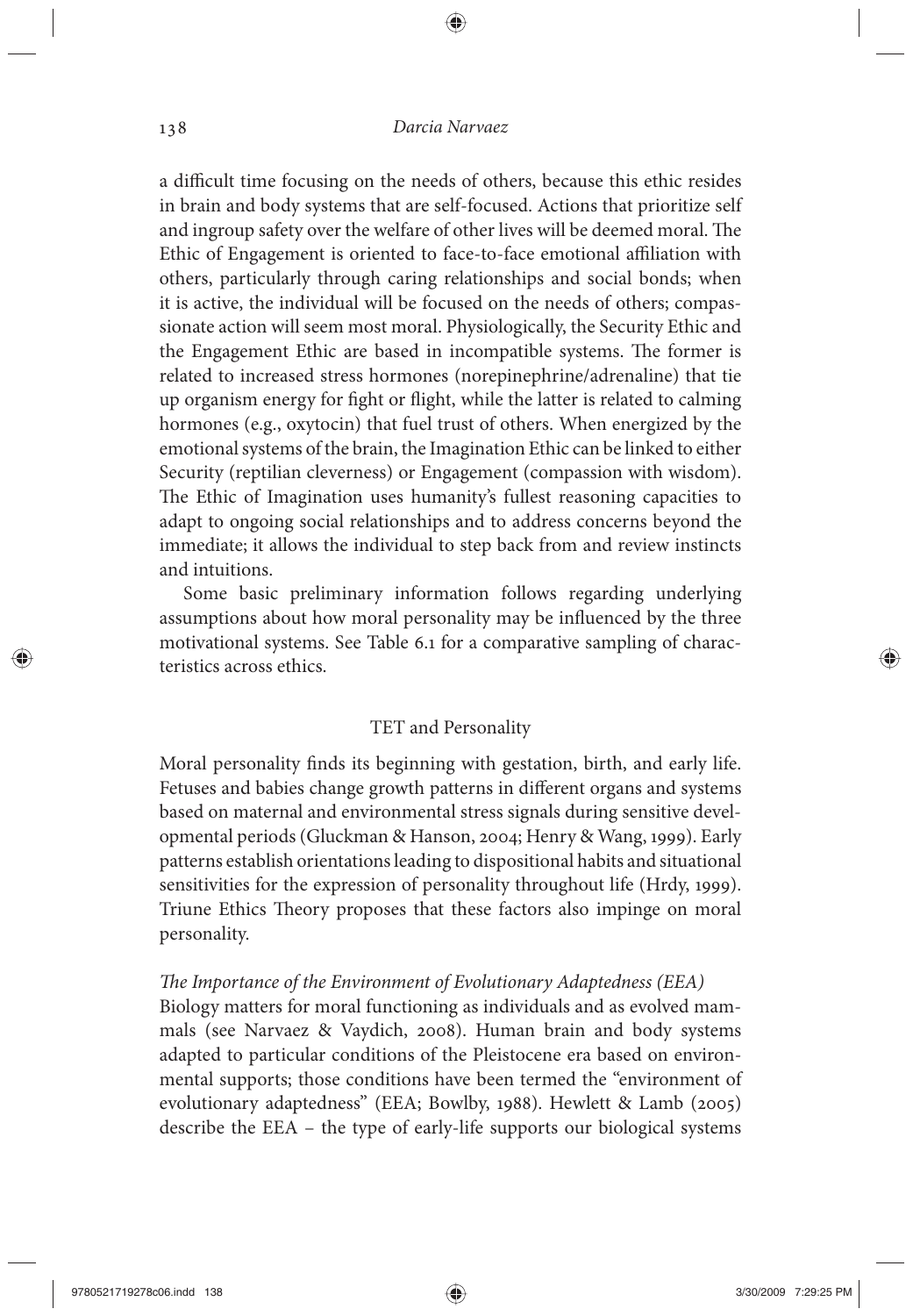|                                                  | SECURITY (Instinct)                                                                                                   | ENGAGEMENT (Intuition)                                                                                                        | IMAGINATION (Deliberation & Narrative)                                                                                          |
|--------------------------------------------------|-----------------------------------------------------------------------------------------------------------------------|-------------------------------------------------------------------------------------------------------------------------------|---------------------------------------------------------------------------------------------------------------------------------|
| Characteristics                                  | struggle for dominance and status<br>territoriality, following precedent,<br>Focus on routine and tradition,          | ongoing experience, sense of reality/<br>truth, emotional-self-in-present,<br>Seat of emotion, memory for<br>more right brain | foresight, planning, learning, self-in-past, self-in-<br>Logical and imaginative problem solving,<br>future, more left brain    |
| Malleability                                     | Closed system; subject to conditioning;<br>Imitation                                                                  | Initial brain wiring, shapeable<br>intuition                                                                                  | Learned, constructed understanding; can be<br>limited by other ethics                                                           |
| Basic emotions                                   | Fear, rage, seeking, sorrow/ panic,<br>(dominance)                                                                    | Care, lust, play, awe                                                                                                         | Coordinator of subcortical emotional areas                                                                                      |
| Learning                                         | Little flexibility                                                                                                    | Some flexibility                                                                                                              | Great flexibility                                                                                                               |
| Response to stress                               | Fight or flight                                                                                                       | Tend and befriend                                                                                                             | Disassociation (emotions and memory disengage)                                                                                  |
| Basic human<br>needs                             | Personal autonomy (goal driven),<br>instrumental efficacy                                                             | Trust people, belonging, social<br>efficacy                                                                                   | Understanding, purpose self-enhancement                                                                                         |
| (typical)                                        | concrete reciprocity, tradition, rules,<br>Moral dispositions Ingroup loyalty, hierarchy, purity,<br>rituals, symbols | reciprocity, shame, responsiveness<br>Love and fellow feeling, justice,                                                       | Cognitive empathy, abstract reciprocity,<br>reasoning, creative response                                                        |
| Morality                                         | (efferent) Self-concerned interpersonal<br>Self-protective (afferent) Self-assertive<br>relation                      | Inclusive of immediate other,<br>ingroup membership tied to<br>emotional meaning                                              | heartedness when linked with Engagement Ethic<br>Inclusive of non-immediate other, human                                        |
| can harm self and<br>Dispositions that<br>others | aggression, mob - superorganism, goal<br>Deception, control of others,<br>seeking can be ruthless                     | Addictive dependency                                                                                                          | Bandura's detachment (no connection), delusions<br>(imagination with no logic), hyper-rationality<br>(logic and no imagination) |
| Power                                            | Can shut down other brain areas,<br>follows precedent                                                                 | Compassion, empathy                                                                                                           | Subvert instinct, overcome poor intuitions, alter<br>emotions with cognitive framing, free "won't"                              |

TABLE 6.1. Sample characteristics of the three ethics Table 6.1. *Sample characteristics of the three ethics* 

 $\Bigg\}$ 

 $\bigoplus$ 

139

 $\bigoplus$ 

 $\bigoplus$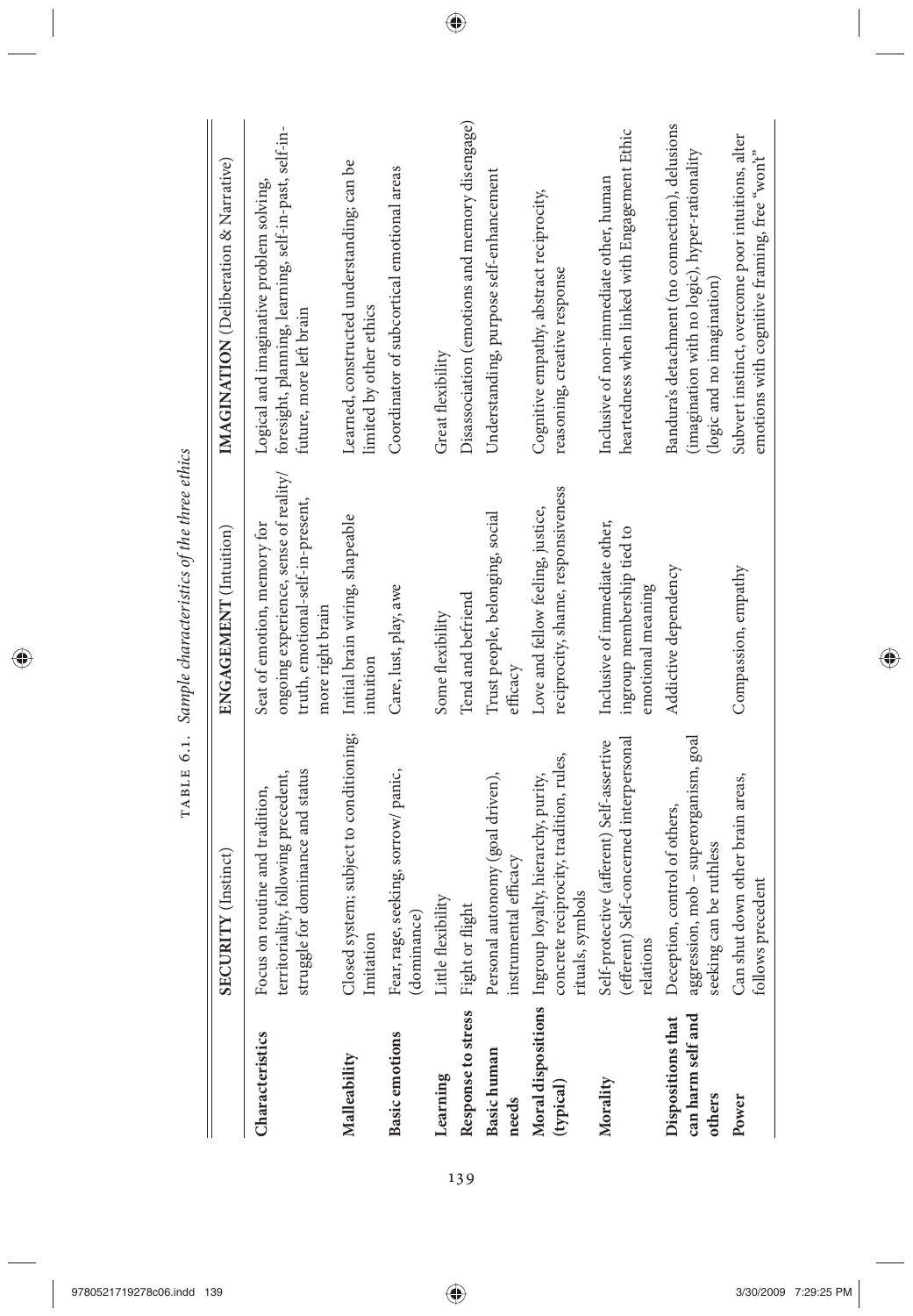⊕

expect – summarizing the type of childcare in hunter-gatherer communities noted across anthropological studies (foraging community life is presumed to closely resemble human living during the Pleistocene). Not only does breastfeeding take place for 3–5 years, but:

 young children in foraging cultures are nursed frequently; held, touched, or kept near others almost constantly; frequently cared for by individuals other than their mothers (fathers and grandmothers, in particular) though seldom by older siblings; experience prompt responses to their fusses and cries; and enjoy multiage play groups in early childhood.  $(p. 15)$ 

Adapted to particular conditions of the past, human brain and body systems are not adapted to the recent social practices of hospital births, infant formula, solo sleeping, or physical isolation. Does it make any difference? Aren't humans adaptive and resilient? Yes, and yes, within limits. Evidence is accumulating about the negative effects of the missing EEA. To take one of these features, touch, we know from animal studies that a dearth of touch in the early years is related to an underdevelopment of serotonin receptors (Kalin, 1999 ). Caregiving in the United States typically isolates infants from close human contact for long periods of time, and offers limited responsiveness and breastfeeding (Centers for Disease Control, 2004; see Narvaez, 2008, for more detail). It is likely that these practices influence serotonin receptor development. In fact, infants with faulty serotonin receptors are more likely to die of Sudden Infant Death Syndrome (Audero, Coppi, Mlinar, Rossetti, Caprioli, Al Banchaabouchi, Corradetti, & Gross, 2008; Paterson, Trachtenberg, Thompson, Belliveau, Beggs, Darnall, Chadwick, Krous, & Kinney, 2006). We also know that adults with faulty serotonin receptors are more likely to become depressed (Caspi, Sugden, Moffitt, Taylor, Craig, Harrington, McClay, Mill, Martin, Braithwaite, & Poulton, 2003 ) or anxious (Lesch, Bengel, Heils, Sabol, Greenberg, Petri, Clemens, Müller, Hamer, & Murphy, 1996), states that influence general as well as moral functioning. The United States has epidemics of anxiety and depression in real numbers (USDHHS, 1999). Because of the dearth of touch, Prescott (1996) came to the conclusion that most children in the US are susceptible to Somatosensory Affectional Deprivation (SAD), a condition related to depression, violent behavior, and stimulus seeking. Effects of childrearing on moral functioning are discussed further below and elsewhere (Narvaez, 2008; Narvaez & Vaydich, 2008).

Anthropological studies demonstrate that moral functioning is influenced by childrearing practices. Societies that stay in physical contact with

⊕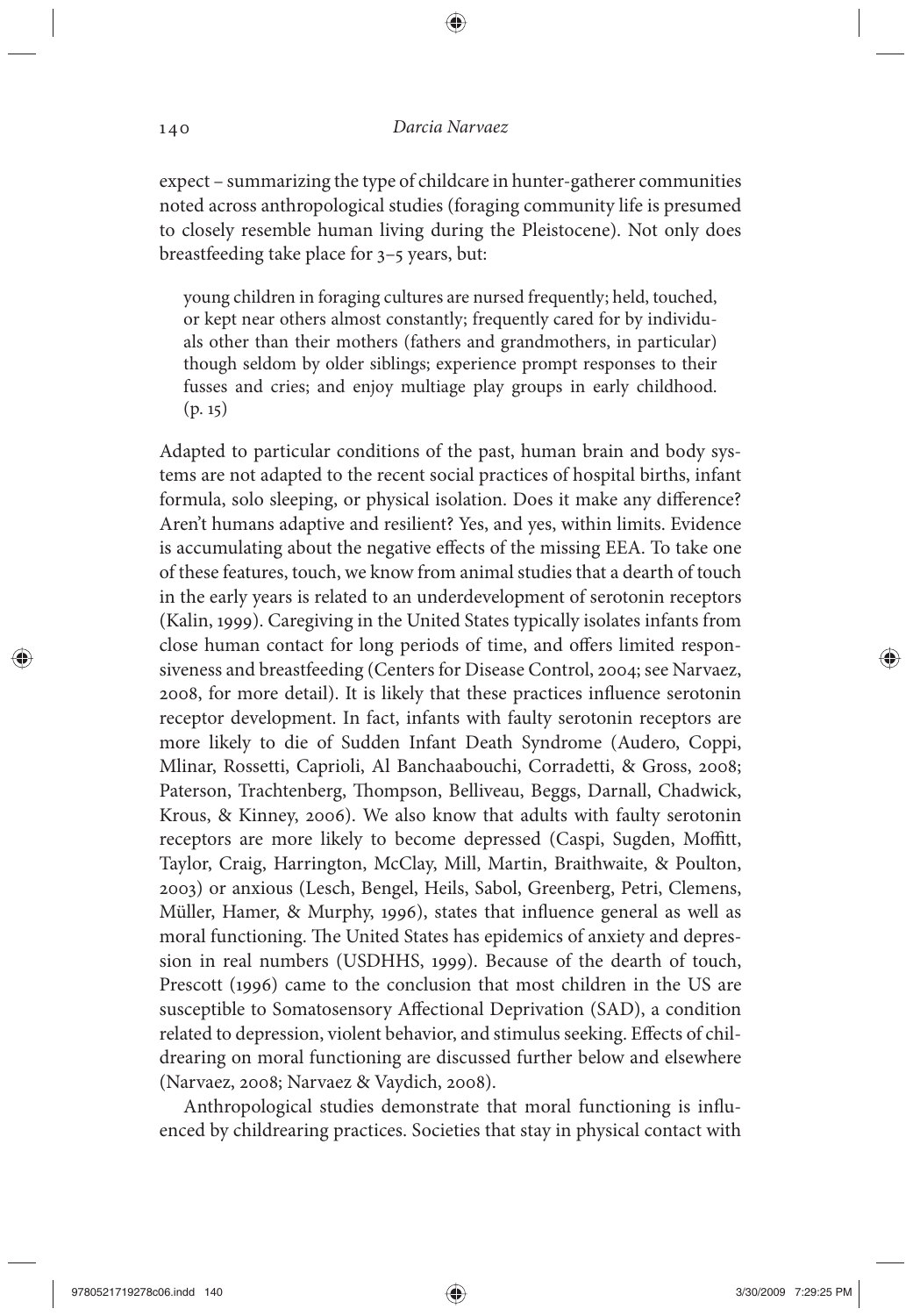their infants and children in the manner of the EEA are more likely to be peaceful societies (Prescott, 1996). Such experiences led to a cohesive social group that lived mostly in peaceful cooperation (Dentan, 1968 ). One could postulate that the range of personality differences are much greater in "civilized" nations (towards the pathological and antisocial), as a result of modern childrearing practices, than they would be under the EEA (which would give psychologists much less to do).

## *Dispositional Eff ects*

 TET generates two hypotheses regarding moral personality. First, taking a dispositional view, a personality may cohere around being more or less oriented to each of the three ethics. A similar idea was proposed by Tomkins (Demos, 1995) who suggested that early socialization sets up life orientations ("ideo-affective postures") that the individual subsequently applies to many domains throughout life. The ideo-affective posture developed from early experience represents a socialized "set of loosely organized feelings and ideas about feelings" (Tomkins, 1965, p. 74) that resonate with particular organized ideologies, drawing individuals to particular viewpoints: a warm, supportive childhood leads a person to orient to an open, accepting posture ("humanistic") whereas a harsh, restrictive childhood leads to a defended, rejecting posture ("normative") toward people and toward life experiences in general. Similarly, TET proposes that during critical periods of brain and personality development (e.g., neonatal), "attachment" (Bowlby) and "trust" (Erikson) aspects of personality development are deeply influenced, affecting 'the structure and wiring of brain systems. The development of these systems is reflected in capabilities for moral functioning and is related to personality functions. For example, stressed early experience can lead to an enhanced orientation to self, and a depressed empathic response to others (Henry & Wang, 1998). (See Table 6.2 for possible developmental trends.) Situations can also influence which ethic is activated.

## *Situational Effects*

 Second, according to a social-cognitive view of moral personality (Mischel, 1973 ; Cervone, 1999 ), moral personality has a dispositional signature within particular situations: person and situation interact with dispositional regularity. TET suggests that individuals are morally driven, desiring the good as it is perceived in the moment. Thus, one's moral perspective may shift from one ethic to another, depending on the press of the situation and what that situation evokes in the moment. The individual may also experience the activation of conflicting ethics - shifting between Security (self-concern)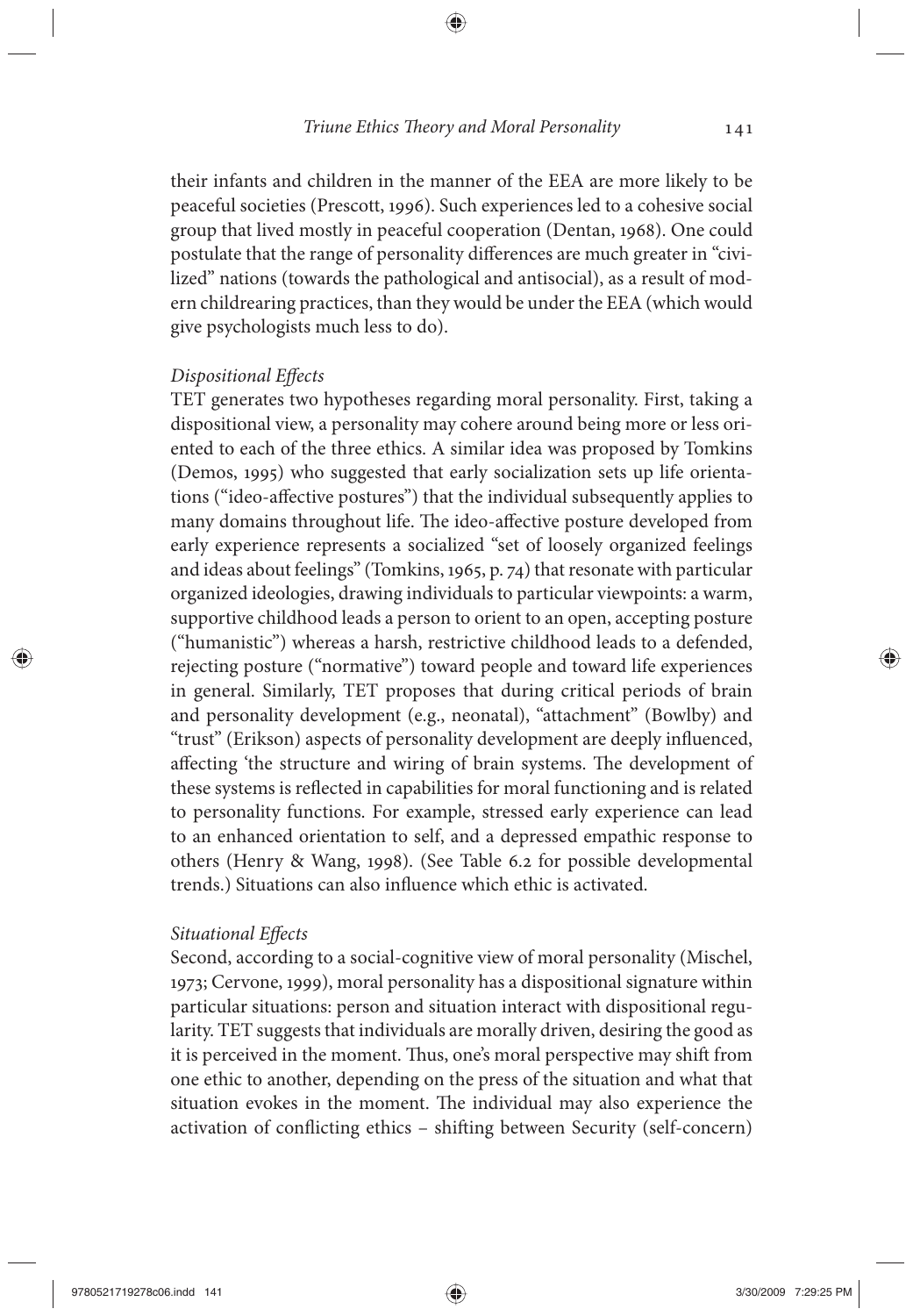TABLE 6.2. *Possible crystallized ethical personality types<sup>123</sup>* 

**Initial Propensities Enhanced or Diminished by Caregivers** Drives for ATTACHMENT, SEEKING, PLAY, WONDER

## **Developmental Trajectory in Stress Conditions**

*Emotions/Drives emphasized:* FEAR, ANGER, *Emotions/Drives emphasized:* LOVE PANIC/SORROW, outward SEEKING *Emotions/Drives suppressed:* LOVE (LUST/ CARE /ATTACHMENT), PLAY, inward **SEEKING** 

### **Solo Security**

Orientation to feeling safe either with a constant defensive manner and through seeking high status or by following a set of rules or traditions. Sensitized to threat cues, the character will fight or flee (physically or psychologically) when threatened.

#### **Ingroup Security**

Orientation to feeling safe either with a constant defensive manner or through following a set of prescriptions or rules or traditions. Sensitized to threat cues, the character will fight or flee (physically or psychologically) when threatened. The character is also oriented to feeling safe through having *others* following a set of prescriptions or rules or traditions. High status/power is sought. When threatened, the mind can be infected with mob mentality for aggression. Aggression is justified through perceived moral tit-for-tat.

## **Developmental Trajectory in Care Conditions**

(LUST/CARE /ATTACHMENT), PLAY, inward SEEKING *Emotions/Drives minimized:* FEAR, ANGER, PANIC/SORROW

## **Interpersonal Engagement**

Embeddededness in intersubjectively safe and close nurturing relationships that provide engaged enactive participation in social life, rooted in sensorimotor sensibilities for justice from extensive experiences of nonverbal, then verbal, reciprocity and social exchange.

### **Ingroup Engagement**

Orientation to maintaining harmony with familiar others through empathy and concern. The reaction to threat is to tend and befriend. The character may forget self in the moment and respond with compassion, playfulness, or wisdom, transcending immediate needs.

#### **IMAGINATION**

#### **Imagination for Self**

Building on previous levels, the person is oriented to developing multiple ways to maintain group power and security (narcissism; disorganized attachment). Aberrant imagination, detached from reality.

#### **Imagination for Engagement**

Building on previous engagement capacities, the person is also oriented to helping familiar and unfamiliar others (including other societies and future generations) meet their needs to flourish in just and merciful ways.

<sup>&</sup>lt;sup>1</sup> Documented emotional drives are in CAPS (see Panksepp, 1998).

<sup>&</sup>lt;sup>2</sup> With maximal secure attachment, the child moves through the Security Ethics without crystallizing there. With therapy, adults can move beyond early crystallized security stances.

<sup>&</sup>lt;sup>3</sup> Ethics may be shallow or deep.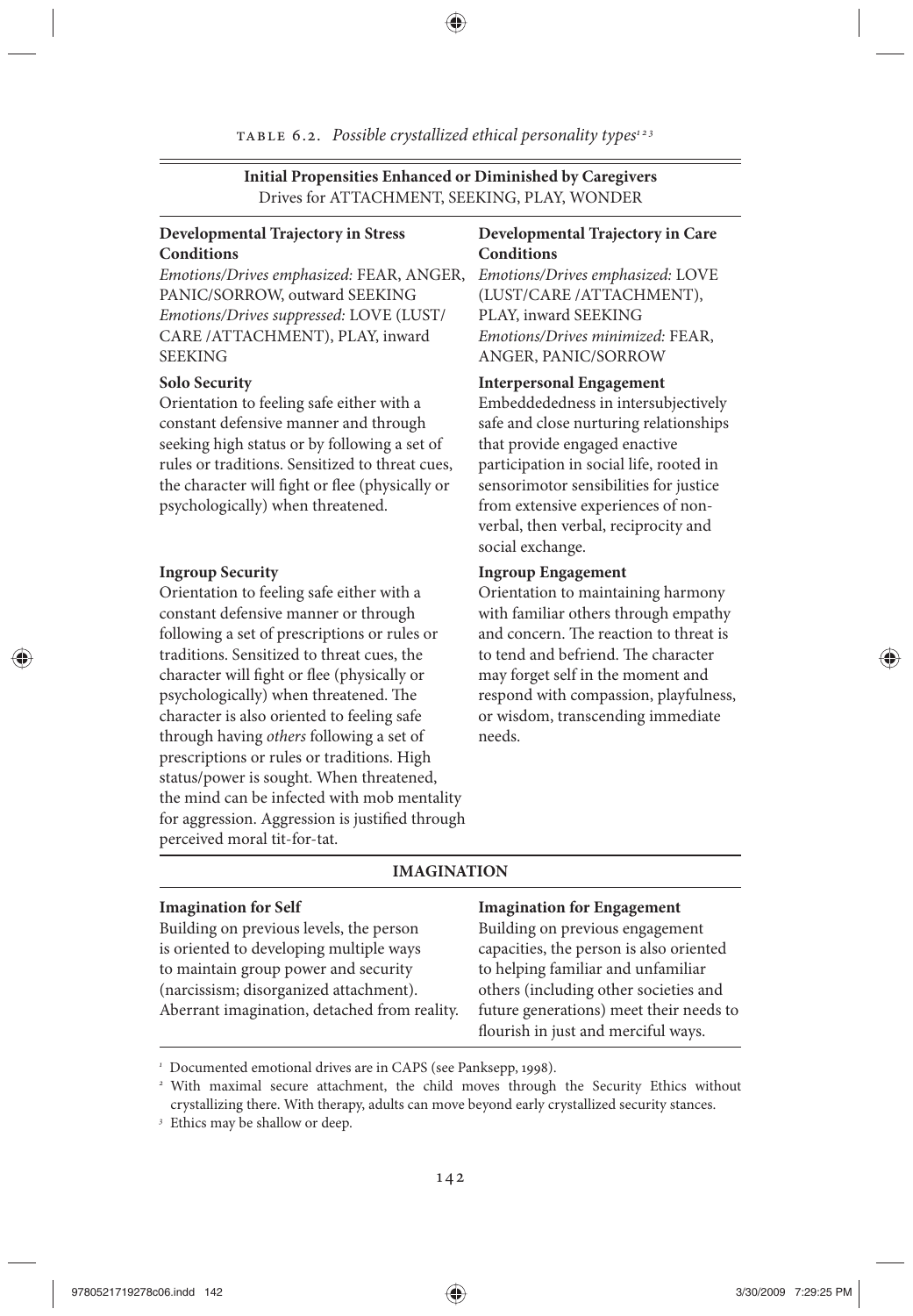and Engagement (concern for the other), for example, much like a Necker cube. Reflective capacities can override initial high emotion and guide selection among alternatives, but individuals may also select environments that match their dispositional moral orientations. Within the discussion of each ethic below, the two alternative theoretical stances towards personality are also discussed.

### Three Ethical Orientations

## The Ethic of Security

The Security Ethic represents the most primitive moral sense that humans display. It is rooted in the oldest parts of the brain, involving the R-complex (MacLean, 1990) or the extrapyramidal action nervous system (Panksepp, 1998). The R-complex in mammals drives territoriality, struggles for power, imitation, deception, and maintenance of routine and following precedent (MacLean, 1990). Emotion systems related to fear, rage, and seeking (exploring) reside here. For example, when safety is threatened, the parasympathetic system can trigger a fight-or-flight response (rage system); or the sympathetic system can induce freezing (fear system) to reduce pain and decrease the likelihood of bodily destruction.

The Ethic of Security is based primarily in these instincts, which revolve around safety, survival, and thriving in context, instincts shared with all animals and present from birth. Self-protective behaviors and values guard the life of the individual and the ingroup. Protecting the ingroup from outsiders is instinctual, based on the natural fear of strangers common to all animals. In safe environments, the R-complex remains calm, but when the R-complex feels threatened in humans, it can trigger tribalism, rivalry, and mob behavior – instinctive behaviors that subvert cortical activity and that are difficult to shut down (MacLean, 1990).

 When humans use the R-complex to determine moral behavior (taking an action consciously or unconsciously to secure self or ingroup), it becomes a Security *Ethic* . When dominant, the Security Ethic focuses on securing survival through such things as ingroup purity (Altemeyer, 2006) or ingroup maintenance of hierarchy (Nisbett & Cohen, 1996), shown in terror management theory research (Rosenblatt, Greenberg, Solomon, Pyszczynski, & Lyon, 1989 ). When not tempered by other ethics, the Security Ethic is prone to ruthlessness and attaining a security goal at any cost, decreasing sensitivity to other, even moral, goals. When people are fearful for their own safety, they are less responsive to helping

◈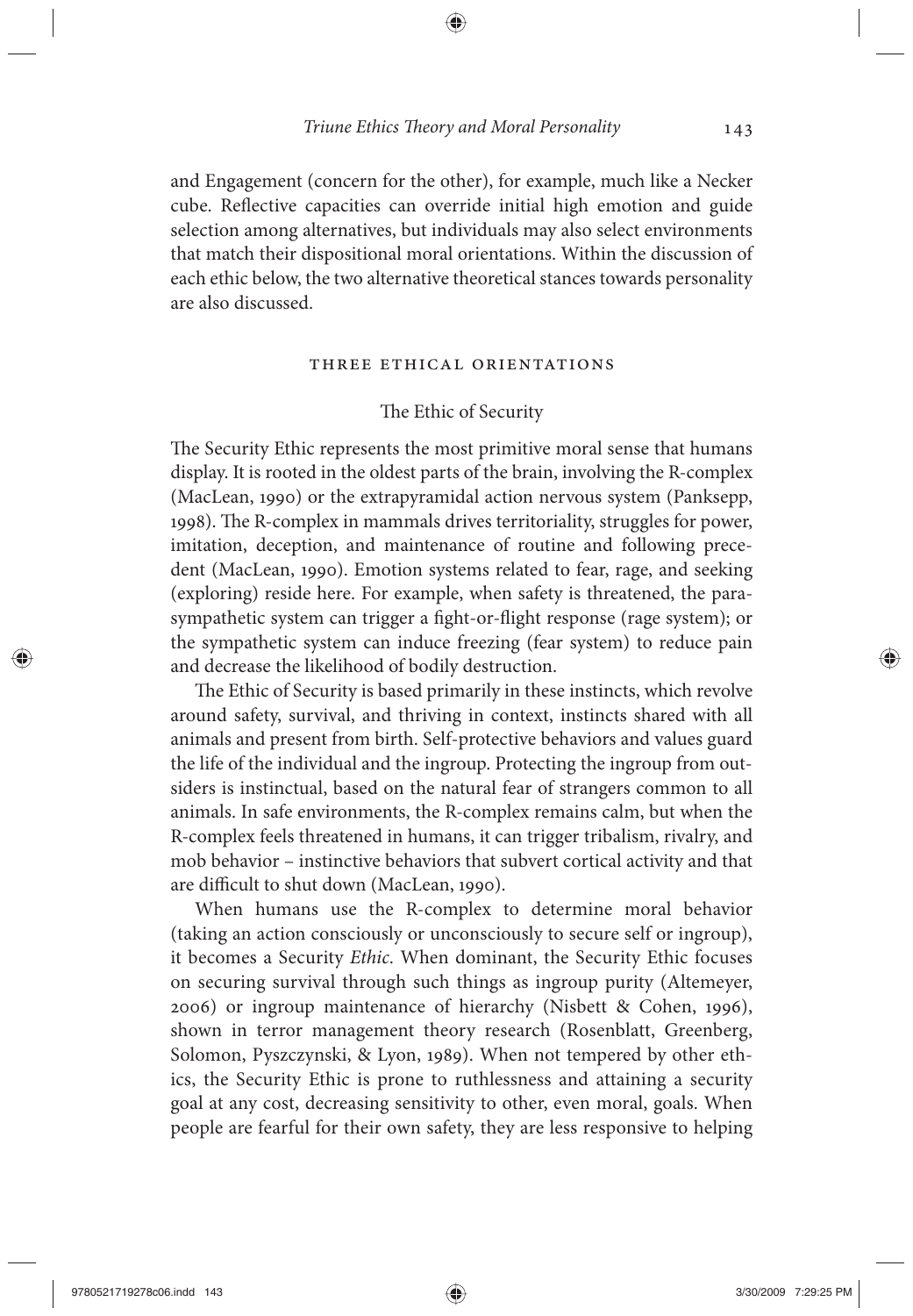others (Mikulincer, Shaver, Gillath, & Nitzberg, 2005) and less able to reason carefully, because body energy (hormones, blood flow) is mobilized for safety (fight or flight). When threat is salient, individuals are more attracted to strongmen and tough policies on outsiders (Jost, Glaser, Kruglanski, & Sulloway, 2003), as happened in the United States after 9/11/2001 (Pyszczynski, Solomon, Greenberg, Maxfield, & Cohen, 2004) – any questioning of a strong military response or delving into alternative causes for the 9/11 attack was condemned as unpatriotic (traitorous). Such single-mindedness can lead not only to decreased sensitivity toward those who get in the way of efforts to stay safe or dominant, but also to an inability to change course, reflecting Simone Weil's view, "Evil when we are in its power is not felt as evil but as a necessity, or even a duty" (1947/1952). At the same time, what is considered evil by outsiders may be considered virtues or highly-prized principles by insiders (Skitka's "moral mandates"; Skitka & Morgan, this volume) – such as allegiant ingroup loyalty (me vs. not-me, not the loyalty of love), obedience, and self-control of soft emotion. There is nobleness in submitting to an authority figure and "completing the mission," or accomplishing a goal considered valuable by the tradition (e.g., military service). The Security Ethic responds to the safety or dominance wishes of self and ingroup members (real or imaginary), while shutting out the needs of anyone or anything else.

 Extensive early childhood distress is likely to build a foundational sense of insecurity in face of uncertainty (what is different or unfamiliar) and promote a distrustful, less empathic view of the world, outcomes documented in attachment disorders (Eisler & Levine, 2002; Mikulincer & Shaver, 2005). A "stressed brain" formation due to neglect or trauma (Newman, Holden & Delville, 2005), or to a shut down of the right brain from inadequate emotional nurturance (Schore, 2003b), are postulated to lead to a personality dominated by the default systems underlying the Ethic of Security. The dominance of the default systems is most easily seen in neglected and damaged children who react to others (and to change) with mistrust, aggression, and violence (Karr-Morse & Wiley, 1997); to behave pro-socially may require extra effortful control, which quickly uses up energy resources and becomes overly difficult (Galliot, 2008).

The Security Ethic is part of lower evolution, driven by goodness of fit and self-interest (Loye, 2002), and has been important for individual and group survival. It can be described as a more primitive moral expression emphasizing actions that appear to promote a key goal of organisms – survival. Its motives are perceived as moral imperatives. Because the systems in which the Security Ethic is based are largely hardwired, they are not easily

⊕

↔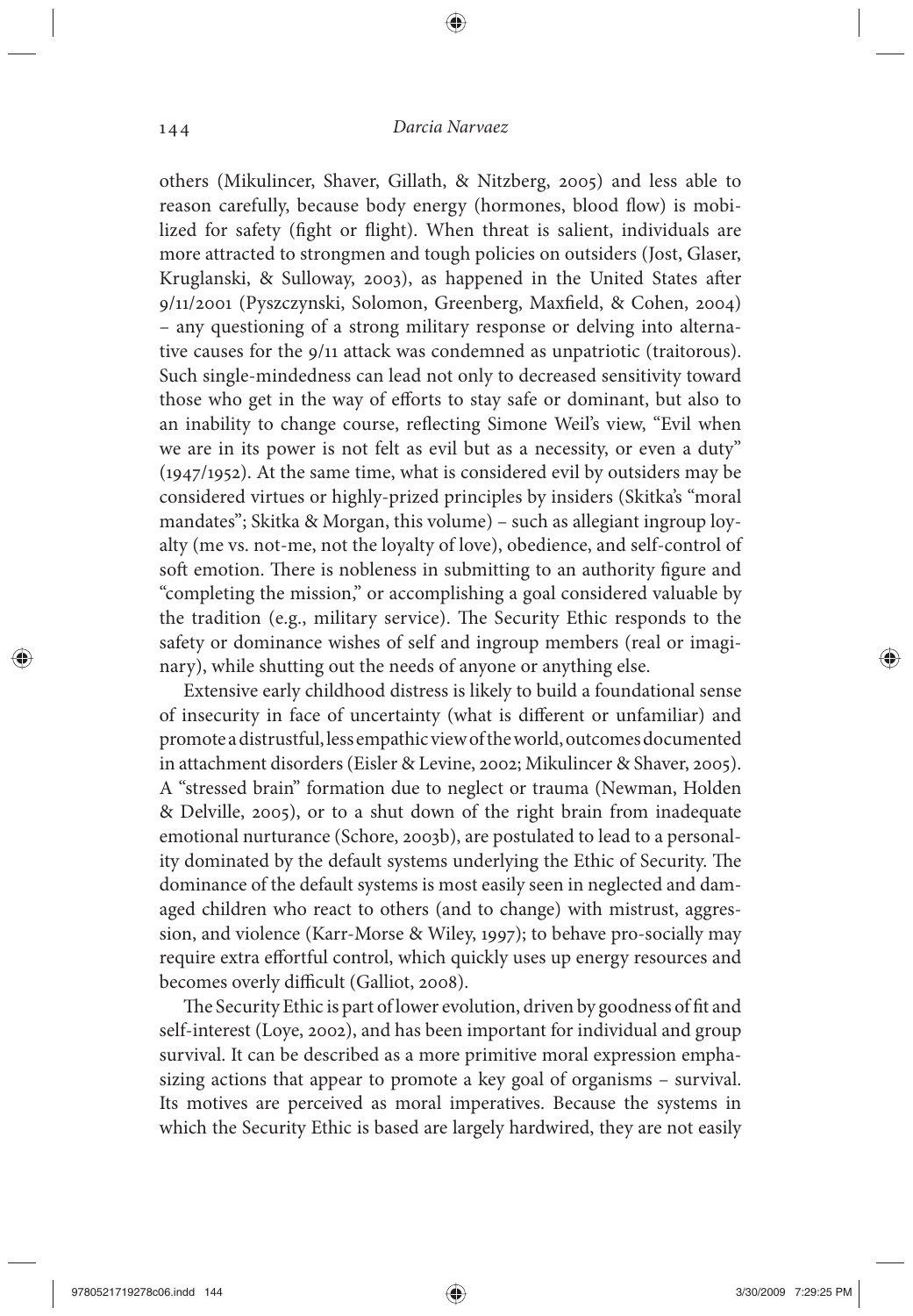damaged, making this ethic the default when the development of the other ethics goes awry.

## The Ethic of Engagement

The Ethic of Engagement represents the heart of morality. The second wave of brain evolution brought about a central component of mammalian brains, the limbic system and related structures (MacLean, 1990), also known as the visceral-emotional nervous system on the hypothalamiclimbic axis (Panksepp, 1998). These formations make mammals "smarter," allowing for emotional signaling both externally (sociality) and internally (learning; Konner, 2002 ); they are critical to emotion, identity, memory for ongoing experience, and an individual's sense of reality and truth (Burton, 2008; MacLean, 1990). Darwin identified these as the source for human's "moral sense" (see *Descent of Man*, 1871/1981; or his private notebooks, Gruber, 1974 )

The functionality of mammalian emotional systems is dependent on caregiving. Co-constructed during an extended childhood (Eisenberg, 1995 ), the infant's nervous system is dependent on caregivers as "external psychobiological" regulators (Schore, 2001, p. 202). Gradually, external regulation is transformed into internal regulation as the brain matures in response to the interaction with the environment (ibid). Mammalian brains achieve stability by means of attachment relationships throughout life with social processes such as " *limbic resonance* – a symphony of mutual exchange and internal adaptation whereby two mammals become attuned to each other's inner states" (Lewis, Amini, & Lannon, 2000, p. 63). Human brains are reward-seeking structures that have evolved to obtain rewards primarily from social relationships (Nelson & Panksepp, 1998). Without this ongoing *limbic regulation* , mammals, especially young ones, slip toward "physiologic chaos" (Lewis et al., p. 86; Hofer, 1987 ).

The Engagement Ethic is rooted in the neurobiological systems underlying mammalian parental care and social bonding. These systems depend on multiple limbic and subcortical structures and multiple types of neurotransmitters that underlie values of compassion, social harmony, and togetherness ("moral sentiments"; Moll et al, this volume. The Engagement Ethic is similar to the "extended attachment" that Moll et al. describe). Fundamental to the Engagement Ethic are early and continuous experiences of attachment. As mentioned previously, the *environment of evolutionary adaptedness* (Bowlby, 1988) offers mammalian brains in the first few years of life nearly constant touch, frequent breastfeeding, immediate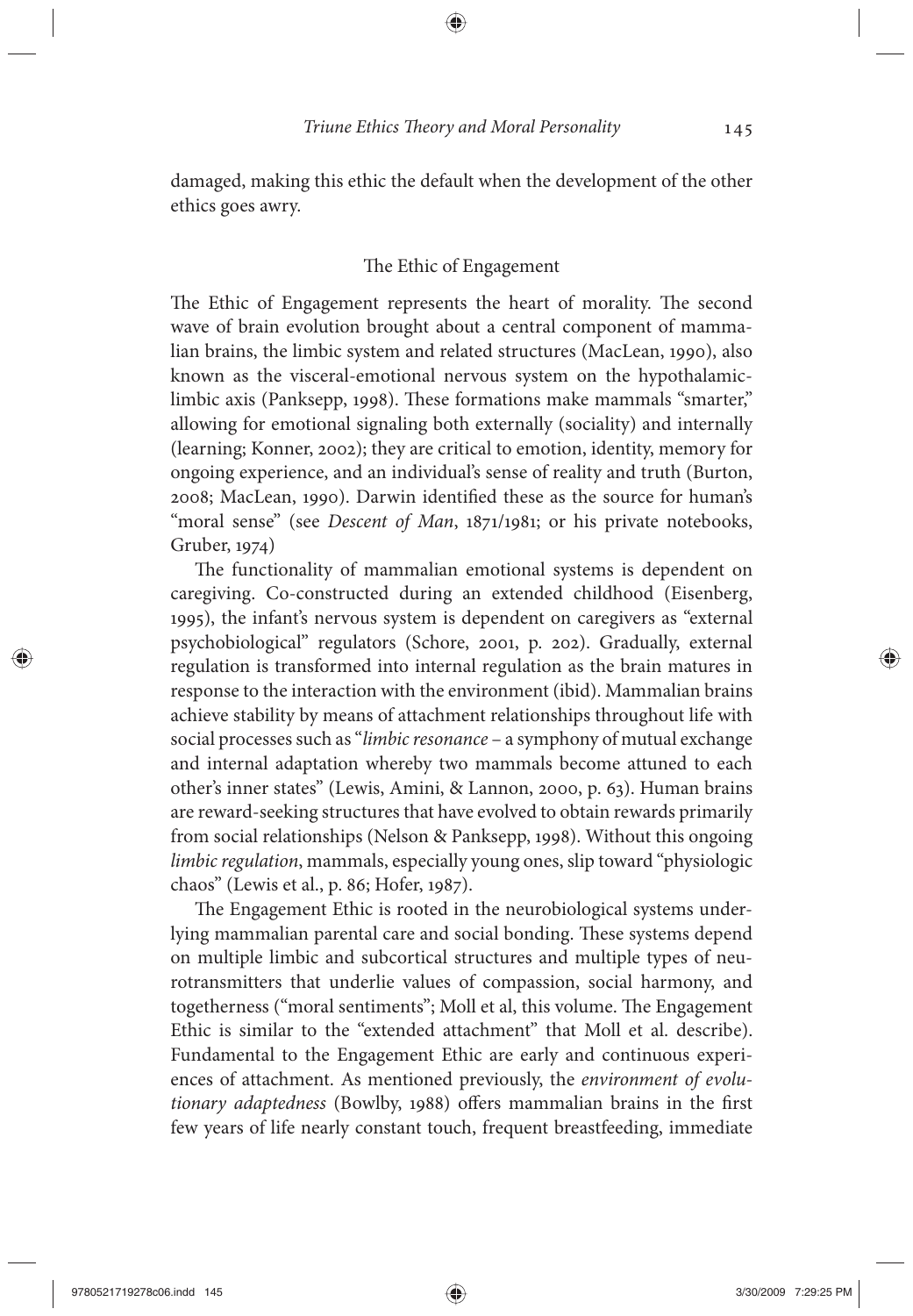⊕

responsiveness to cries, and multiple (familiar) alloparents (Hewlett & Lamb, 2005). Proper care during development is required for normal formation of brain circuitries necessary for optimal cultural membership and moral functioning (Greenspan & Shanker 1999; Panksepp 1998; Schore, 2003a). With adequate care, the Engagement Ethic develops fully and leads to values of compassion, tolerance, and openness to others (Eisler & Levine, 2002). Indeed, caring moral exemplars are higher on agreeableness (Matsuba & Walker, 2004).

Inadequate care leads to deficiencies in brain structures, hormonal regulation, and system integration resulting in brain-behavioral disorders that are related to greater hostility and aggression toward others (Kruesi, Hibbs, Zahn, Keysor, Hamburger, Bartko, & Rapoport, 1992; Pollak & Perry, 2005 ), and greater depression and anxiety (Schore, 2003a; 2003b). When a brain is wired for self-concern, it is difficult to be pro-social, perhaps due in part to the effortful control required, which quickly uses up glycogen resources (Galliot, 2008).

 Warm responsive parenting in early life is related to greater conscience and empathy (Thompson, this volume; Eisenberg, Fabes & Spinrad, 2006). Indeed, World War II rescuers of Jews typically report positive home environments (Oliner, 2002; Oliner & Oliner, 1988). Walker and Frimer (this volume) found that, in comparison to brave exemplars, caring exemplars reported more positive childhood experiences that included secure attachment and involved mentors (indicating early life advantage, according to McAdams, this volume).

## The Ethic of Imagination

The Ethic of Imagination represents the mind of morality, with its fullest expression in the human species. Although for moral exemplarity an Engagement Ethic orientation is fundamental (Colby & Damon, 1992), the fullest capacities for moral functioning unite the Ethic of Engagement with the Ethic of Imagination.

The third brain strata to evolve involves the neocortex and related thamalic structures (MacLean, 1990 ), a somatic-cognitive nervous system on the thalamic-neocortical axis (Panksepp, 1998). Focused primarily on the external world, it provides the capacity for problem solving and deliberative learning. Although incapable of generating emotions themselves, "the frontal lobes have emerged as the highest center for the emotions" (Konner, 2002, p. 135). These structures operate in coordination with the more primitive emotional systems in the older parts of the brain. That is, the mind

⊕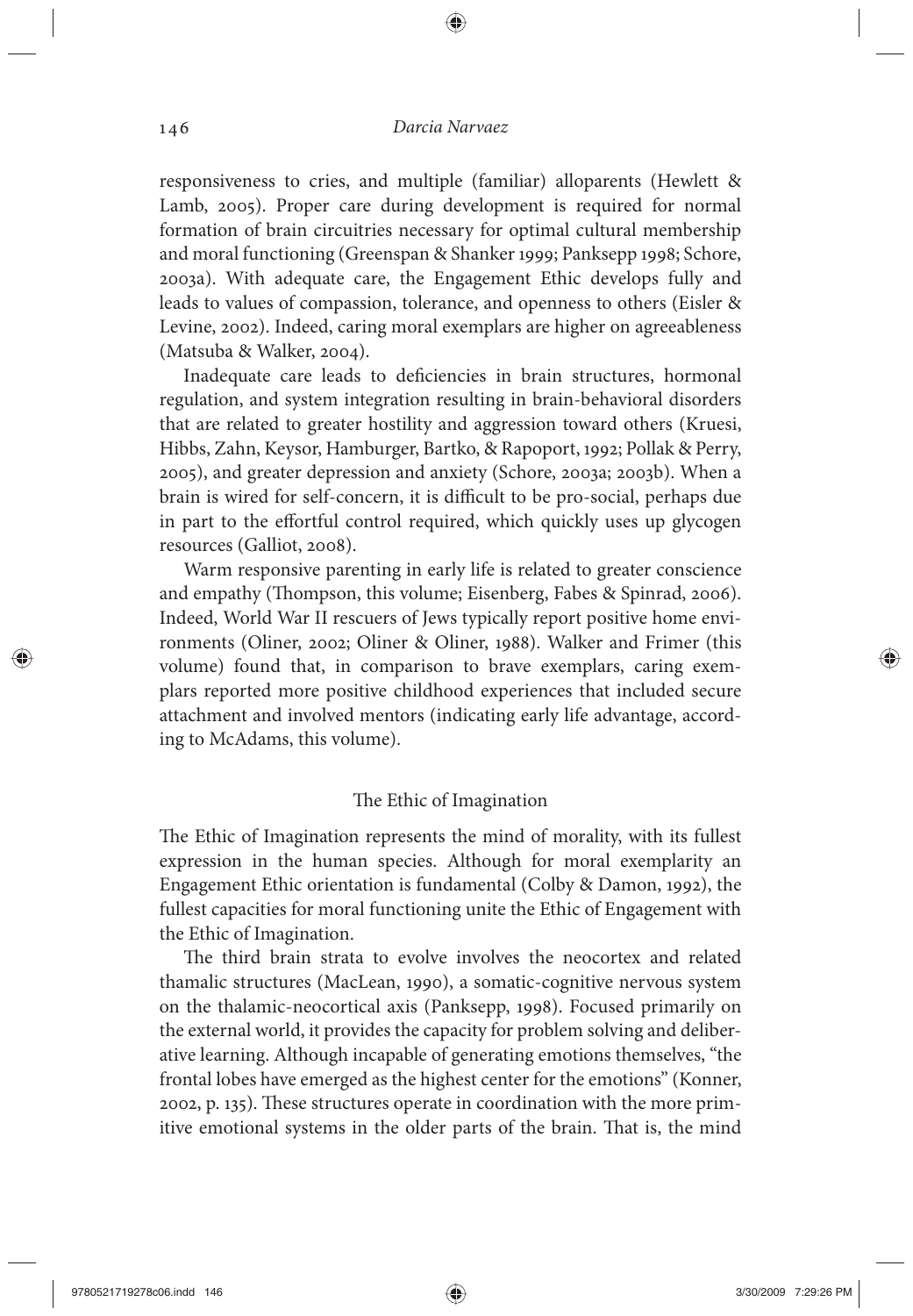"thinks *with* feelings" (Konner, 2002, p. 139), and when it does not, poor judgment and decision-making result (Damasio, 1999).

The Ethic of Imagination is represented primarily in these most recently evolved parts of the brain, particularly the prefrontal cortex. Connected with every distinct unit in the brain, the prefrontal cortex (PFC) integrates information from the outside world with information internal to the organism itself (Goldberg, 2002). The PFC allows an adult to impede the perhaps impetuous emotional responses of the older parts of the brain and consider alternatives based on wider perspective taking. Triune Ethics Theory suggests that the real work of moral judgment and decision-making has to do with the coordination of instincts, intuitions, reasoning and goals by the deliberative mind – the work of the Imagination Ethic.

 Deliberative reasoning, one capacity of the Imagination Ethic, relies on explicit memory and develops slowly through experience and training, as Piaget and Kohlberg noted (Inhelder & Piaget, 1958; Kohlberg, 1984), and as empirically verified by recent neuroscience (Luna, Thulborn, Munoz, Merriam, Garver, Minshew et al., 2001). Because most learning takes place implicitly and without awareness, most knowledge is tacit and unavailable to consciousness (Keil & Wilson, 1999 ; Reber, 1985). A distinction has been made between the deliberative, conscious mind and the implicit mind or "adaptive unconscious" (Hassin, Uleman, & Bargh, 2005; Wilson, 2004). Deliberation complements the intuitive and instinctive aspects of the mind, which are now presumed to dominate human functioning (Bargh & Chartrand, 1999). The deliberative tools of the Imagination Ethic respond to, and coordinate, the intuitions and instincts of the Engagement Ethic and the Security Ethic, which operate according to conditioned and implicitly extracted moral "principles."

The Imagination Ethic uses at least two powerful tools. One is "free won't," the ability to countermand instincts and intuitions (Cotterill, 1999), an ability that allows humans to choose which stimuli are allowed to trigger emotional arousal or action sequences (Panksepp, 1998). The Imagination Ethic is rooted in typically left -brain activities of linear thinking, past and future orientation, and other aspects critical to an individual sense of self (Taylor, 2008). The conscious, deliberative mind allows the individual to consider choices and select activities and environments that foster particular intuitions in the subconscious part of the brain (Hogarth, 2001). When this is done for value purposes, it reflects the Imagination Ethic in action.

 A second tool of the Imagination Ethic is the ability to frame behavior, to explain the past and imagine the future (Gazzaniga, 1985; Taylor, 2008 ), which contribute to building a life narrative and motivating the self (a focus

◈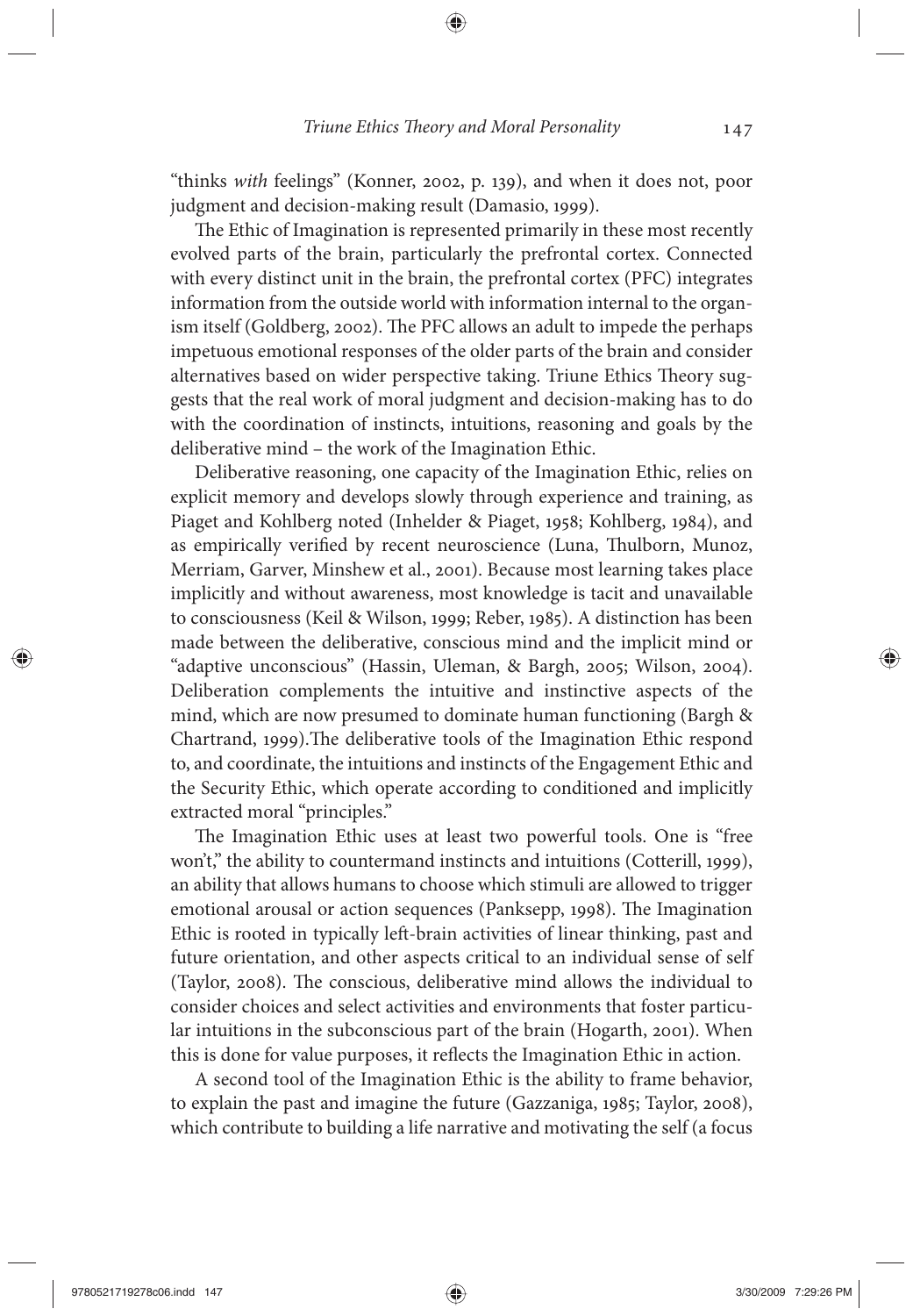♠

of several chapters in this volume). Cultural narratives are often adopted and translated into personal narratives, propelling behavior. Narratives may promote peace or conflict, pro-social or antisocial views and enlist the resources of an individual to take up particular goals and actions. For example, Eidelson and Eidelson (2003) extracted five beliefs that promote group conflict, operating at the individual or group level: vulnerability, distrust, helplessness, injustice, and superiority – all of which provoke the Security Ethic. In contrast, redemptive narratives (McAdams, this volume) and gratitude framing (Emmons, this volume) are instances of ethical framing that promote the Engagement Ethic. Religious communities constantly discuss, model, and imitate moral exemplarity, bringing about a greater likelihood for chronic accessibility of particular constructs in their members, especially if alternatives are not presented. But the moral constructs emphasized by religious communities vary. For example, the Amish chronically activate compassion (Engagement) whereas Israeli and Palestinian extremists chronically activate a sense of injustice and threat (Security).

 Like the brain areas related to the Engagement Ethic, brain areas related to the Ethic of Imagination require a nurturing environment to develop properly. Schore (2003a; 2003b) marshals a great deal of evidence to show how the development of the orbitofrontal cortex (OFC), critical for lifelong emotion regulation, is dependent on early co-regulation by the caregiver in the first months of life. Poor care may permanently damage the OFC, predisposing the individual to psychiatric disorders, such as anxiety or depression, and suboptimal functioning throughout life. Taking decades to fully develop (Giedd, Blumenthal, & Jeffries 1999; Luna, Thulborn, Munoz, Merriam, Garver, Minshew et al., 2001), the prefrontal cortex and its specialized units can be damaged from environmental neglect or abuse, both early (Anderson, Bechara, Damasio, Tranel, & Damasio, 1999; Kodituwakku, Kalberg, & May, 2001) and late in development (Newman, Holden, & Delville, 2005). The prefrontal cortex is susceptible to damage in adolescence and early adulthood through physiologically addictive activities, such as binge drinking (Bechara, 2005) and violent video game play (Mathews, Kronenberger, Wang, Lurito, Lowe, & Dunn, 2005).

The work of the Imagination Ethic, which must be cultivated through deliberative study, offers the means for greater awareness outside the self. The Imagination Ethic enables a sense of community that extends beyond immediate relations, valuing universality and outsiders, and conceptualizing alternative sophisticated resolutions of moral problems. Although more detached from the basic emotional drives of the other ethics, the Imagination Ethic can be implicitly motivated by one of the other ethics. The

⊕

↔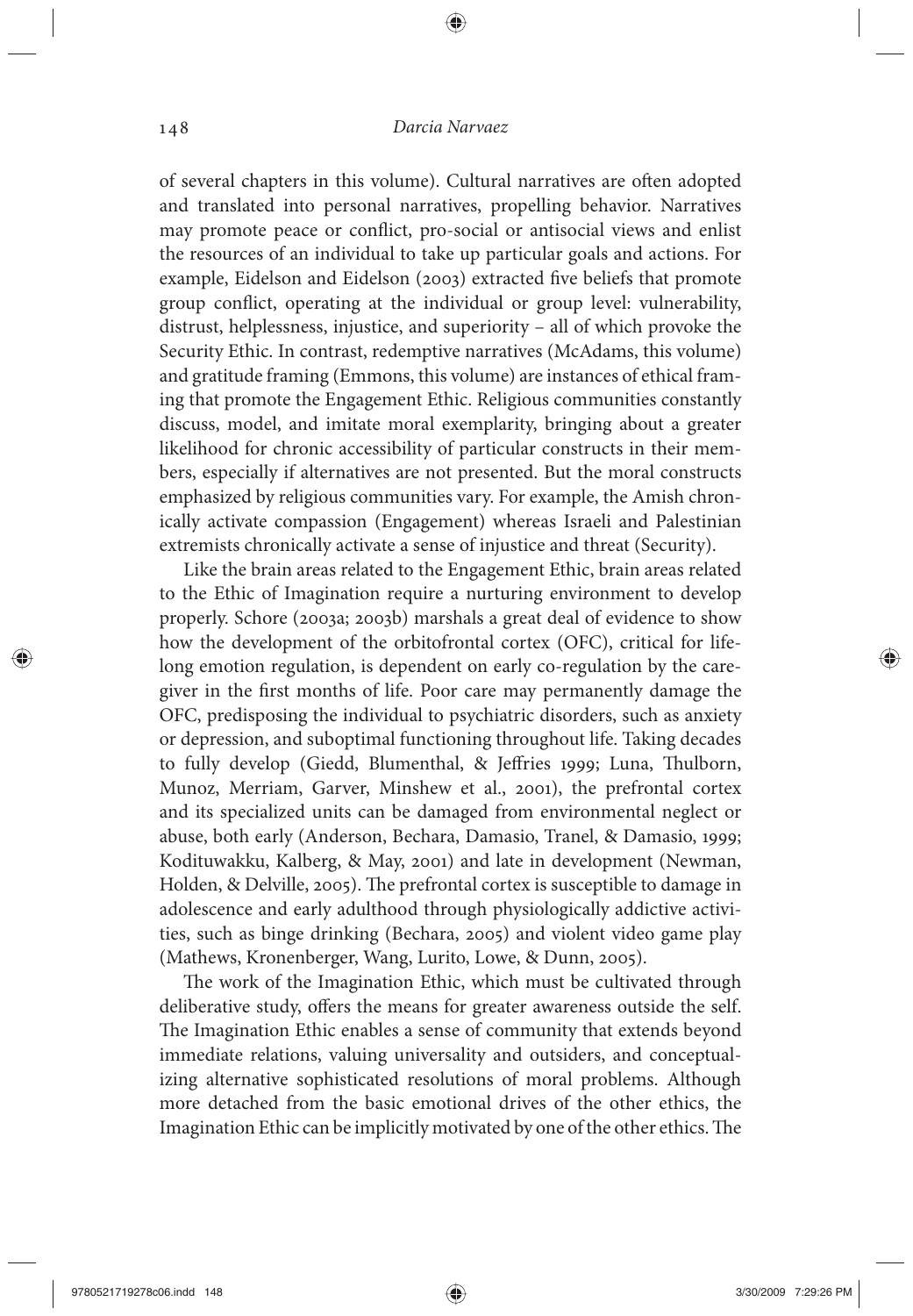open-heartedness of the Engagement Ethic fuels an imagination of helpfulness and altruism, while the closed rigidity of the Security Ethic fosters an imagination towards defense and perhaps offense. When the Engagement Ethic and the Imagination Ethic have been poorly nurtured by the caregiver and community, or there is significant trauma, the Security Ethic becomes the default system. To reiterate, humans are at their most moral, following Darwin's moral evolution, when the Ethic of Engagement (compassionate regard) is linked with the Ethic of Imagination (extended engagement).

## Implications for Moral Personality Theory

Triune Ethics Theory emphasizes the importance of attending to the fundamental nature of organisms, mammals, and humans when considering moral functioning. Two aspects addressed here are that organisms are by nature goal driven, whether it be in seeking sustenance or stimulation, and when the goals of the moment are considered good by the organism. Mammals are more keenly guided by emotions, and humans have the additional capacity for reasoned reflection. Because of the way human brains have evolved encompassing diverse systems, a person can have multiple, sometimes competing, goals.

## Morality of the Moment

The view presented here is that all humans believe themselves to be moral agents in the moment, as they aim for what appears good in the moment – even the criminal attempts to "right wrongs" or restore justice to his or her world, even if it is through the processes of moral disengagement (Bandura, 1999 ). It is against commonsense and nature for creatures to aim for what they think is bad in the moment. "Good" is what the organism believes will meet the current drive or aim. Goals are not always conscious motives. Humans are made up of multiple competing biological systems with their own goals, or good ends (e.g., goals for energy, rest, being safe, affiliation, transcendence, etc.). At any given moment, it is likely that a person has more than one goal of interest, whose priority may shift with changing appraisals of the situation. Bandura (1999) has shown how one's goals and interests can lead to moral disengagement, a process that involves typically, in TET terminology, shutting down the Engagement Ethic and focusing on Security Ethic goals, all for what seems "right" in the moment.

The individual's internal aims and drives interact with the situation in various ways. Organisms respond to environmental press (social and

⊕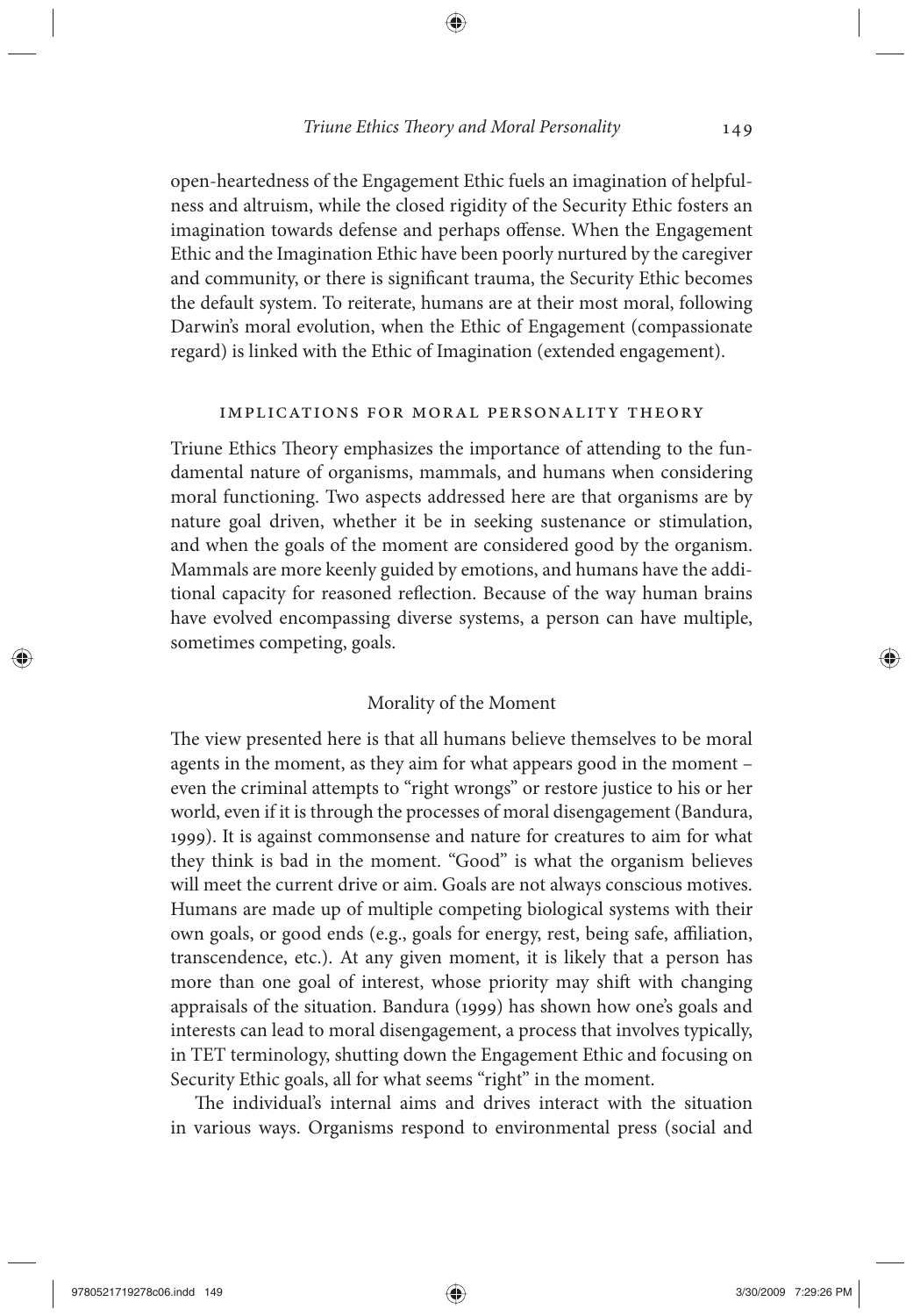⊕

non-social) by shifting goals or subgoals. Affective expectancies (e.g., fear, love) influence perceptual sensitivities (Wilson, Lisle, Kraft & Wetzel, 1989). Perceived affordances (social, physical, and action possibilities) are influenced by prior experience and expertise (Neisser, 1976), as well by current goals (Gibson, 1979 ). Based on experiences and goals, one is attracted to rhetoric that supports those goals, regardless of accuracy (Burton, 2008). The situation also affects behavioral outcome expectancies and preferred subgoals (Mischel's "subjectively valuable outcomes," 1973, p. 270). For example, when a person is threatened, he is more attuned to threat cues. The affordances noticed centralize around self-advantageous and ingroupadvantageous actions; "shoot to kill" sounds like a more reasonable command, and goals of control may be more attractive – all of which contribute to using a Security Ethic. Situations provide a "press" toward one ethic or another – the "power of the situation," as reflected in behavior of most inmates in Nazi concentration camps (Levi, 1958) or the guards at Abu Ghraib Prison (Zimbardo, 2007). Laboratory studies show that Security goals or Engagement goals can be primed, influencing both subsequent helping behavior and attitudes toward, and treatment of, outgroup members (terror management studies; Hart, Shaver, Goldenberg, 2005; Mikulincer & Shaver, 2001).

Goal focus is a shifting, situational aspect of moral functioning. But as seen in moral exemplar research, some people have chronic moral goals as well.

## Dispositional Multiplicity of Moral Personality

 Several theorists are questioning the psychological feasibility of a singular notion of identity (Cervone & Tripathi, this volume; Markus & Nurius, 1986; Wong, this volume). TET agrees that the individual potentially has multiple selves and multiple moral identities. The three ethical motivations may conflict: for example, a person may struggle against feeling threatened while trying to maintain a sense of compassion. The individual may feel a sense of "moral ambivalence" because of underlying "moral value pluralism" (Wong, 2006). For instance, as a person is victimized, does one stand by like everyone else in order to avoid looking foolish, or does one put selfconcern aside and operate from compassion and intervene? Small and large choices like these are daily affairs; the different ethics offer strikingly different courses of action. An individual's moral identity can shift with how the individual apprehends the demands of the context and personal self-efficacy to meet them. For example, a person may flip between ethical stances, as

⊕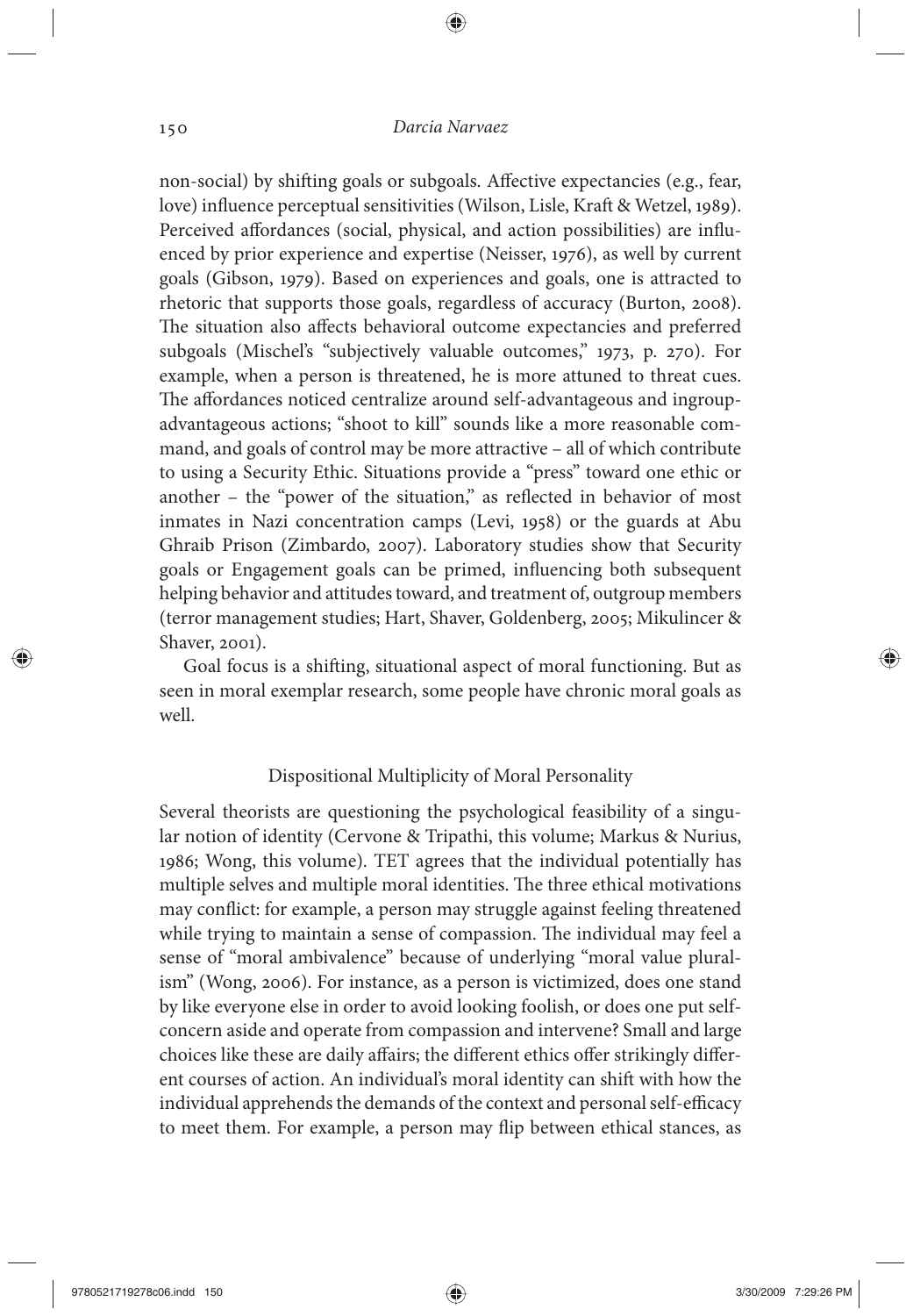did the Nazi, Joseph *Goebbels* , who showed moments of compassion toward Jews, which he later offset with greater cruelty (Arpaly, 2003).

 Because each ethic is available to some degree in each person (although damaged or deficient brains may offer fewer resources for engagement or imagination), the self is not necessarily consistent in its moral orientation. There are several examples of shifting moral identities in this volume. For example, Aquino points out how a person's competing identities or working self-concepts (Markus & Kunda, 1986) are evoked by situational affordances. Aquino and colleagues find that different moral identities are activated through financial rewards, role models, and situational norms. Monin and Jordan (this volume) reveal how individuals keep moral balance sheets, which allow for self-sanctioned indiscretion after paying one's moral dues with effortful moral behavior. Aquino and Freeman points out the flexibility in defining morality, which leads to an easy moral disengagement so that a person can take a desired immoral action (Bandura et al., 1996).

 More mature personalities may be more consistent (i.e., Loevinger, 1972). Some individuals may not be overpowered by a situation (Frankl, 1963 ), displaying an idiosyncratic person-by-context personality signature. Chronic personality orientations probably shift less between ethics, or have primary controls to keep from shifting into an unfamiliar direction. For example, although aggression cues promote hostile thoughts and actions in most people, individuals high in agreeableness may activate pro-social responses instead (Meier, Robinson, & Wilkowski, 2006 ). Expertise in selfforgetting and compassionate response may prevent Security Ethic activation (e.g., among Buddhist monks).

 Dispositional moral orientations rely on sensitive periods of development. In the first few years of life, the ground is laid for engagement and imagination. But there appear to be other sensitive periods, such as early adolescence (for engagement) and emerging adulthood (especially for imagination; Narvaez, Getz, Rest, & Thoma, 1999). Situational sensitivity has been explored by social psychologists. However, the person-by-context interaction needs further research.

## Conclusion

The primary contribution of Triune Ethics Theory is to point out the importance of initial conditions for human development and how these may influence brain structures and circuitry, affecting moral functioning in sometimes subtle ways. In order to act with situation-appropriate compassion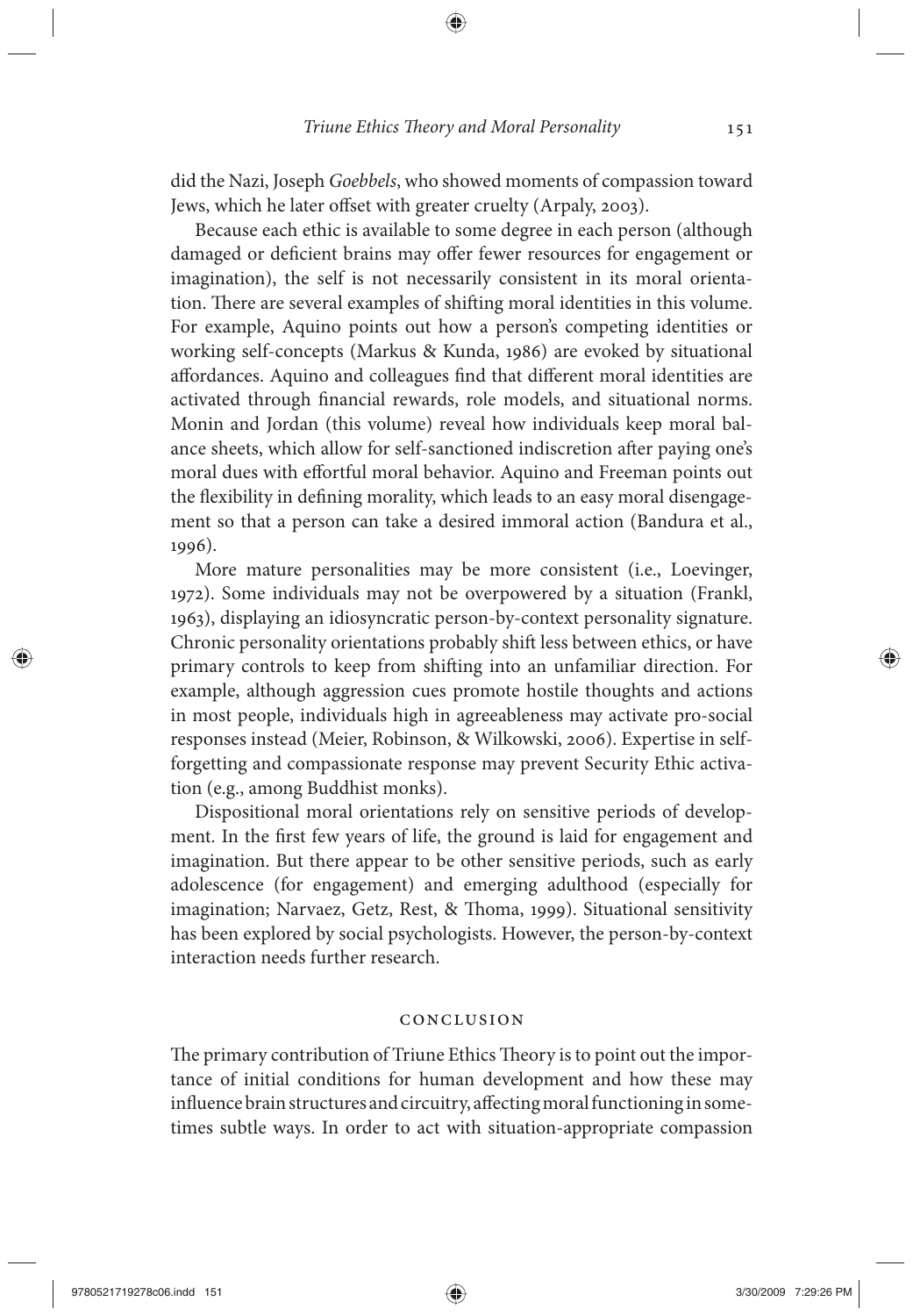and imagination – the heart and mind of morality – individuals must have capabilities for self-regulation (e.g., self-soothing) and connecting to others (e.g., social limbic resonance), based on well-developed limbic and cortical structures established in early life, or in subsequent sensitive periods of development (which could include psychotherapy).

 Ethical capacities rely on longstanding childrearing and social practices that are often missing in modern societies. Even if neglect is less than profound, its effects on the formation of systems that promote the Engagement Ethic can be long lasting. A child who spends a great deal of time alone in his or her room develops a different social orientation and embodied understanding of the social world than a child who co-sleeps with parents and siblings and is never isolated. As Lewis et al. (2000) point out:

 A child enveloped in a particular style of relatedness learns its special intricacies and particular rhythms, as he distills a string of instances into the simpler tenets they exemplify. As he does so, he arrives at *an intuitive knowledge of love that forever evades consciousness* (p. 116, emphasis added).

 TET also leads one to conclude that the approaches typically taken toward moral education – advocacy by adults for particular behaviors, or reasoned reflection about one's ideals, and shaping one's behavior accordingly from the top down – are, upside down. Instead, moral selves emerge from lived experience that is largely stored in non-conscious neurological and endocrine systems (Damasio, 1999 ). Immersion in good relationships and communities fosters the intuitions upon which rationality is built (Greenspan & Shanker, 2004). Then, after immersion in a complex social world, explicit discussion and guidance about good behavior makes sense as skills are honed towards expertise (Narvaez, 2006).

 In the EEA of the Pleistocene era, humans lived in small, tight-knit groups. There, a *good* life and a life that survived/reproduced/thrived were the same thing. Contrarily, in the "civilized" world, individuals are able to survive physically even though they are socially or morally deformed and live "bad" lives (lives of disorganized emotion, cognition and behavior that cause harm to themselves and others). Starting life without the rich soil of mutually responsive caregivers leaves a child with shallow roots in sociomoral functioning, tenuous self-regulation, and a self-oriented neurobiology. Children with these characteristics are less compliant with adults and rules (Kochanksa, Aksan, Prisco, & Adams, 2008), more dangerous to themselves and their communities Karr-Morse & Wiley, 1997), and must spend a greater amount of more limited energy to self-regulate for

⊕

↔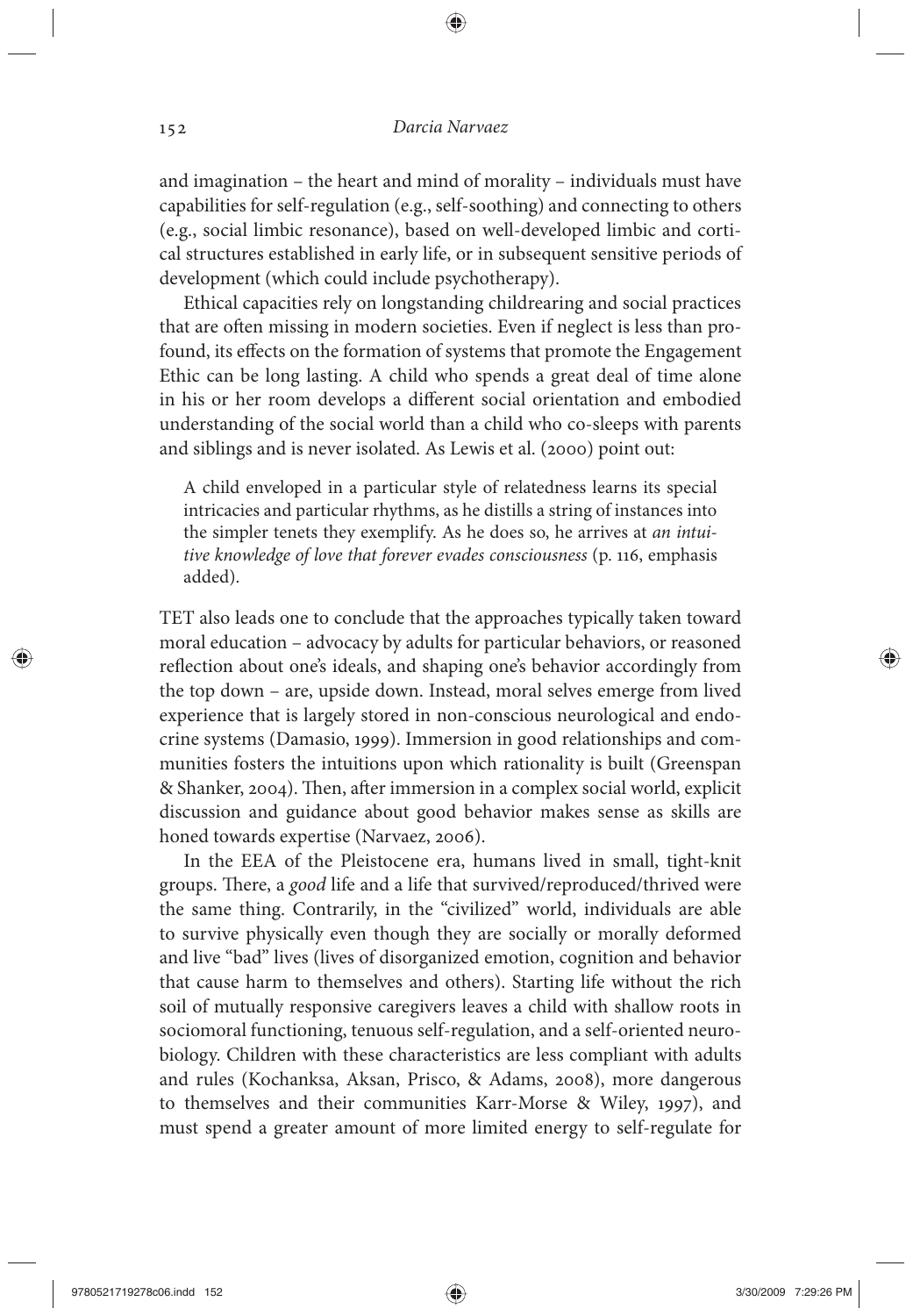life success. It is time to pay attention to the types of biologically supportive environments that promote optimal moral formation and alleviate the maternal and familial stressors that promote stunted moral growth.

## References

Altemeyer, R. (2006). *The authoritarians*. Lulu.com: Robert Altemeyer.

- Anderson, S.W., Bechara, A., Damasio, H., Tranel, D., & Damasio, A.R. (1999). Impairment of social and moral behavior related to early damage in human prefrontal cortex, *Nature Neuroscience*, 2, 1032-1037.
- Aquino, K., & Freeman, D. (this volume). Moral identity in business situations: A social-cognitive framework for understanding moral functioning. In D. Narvaez & D. K. Lapsley (Eds.), *Personality, identity, and character explorations in moral psychology* (pp. xx-xx). New York: Cambridge University Press.
- Arpaly, N. (2003). *Unprincipled virtue: An inquiry into moral agency*. New York: Oxford University Press .
- Audero, E., Coppi, E., Mlinar, B., Rossetti, T., Caprioli, A., Al Banchaabouchi, M., Corradetti, R., & Gross, C. (2008). Sporadic autonomic dysregulation and death associated with excessive serotonin autoinhibition. *Science*, 321, 130-133.
- Bandura, A. (1999). Moral disengagement in the perpetration of inhumanities. *Personality and Social Psychology Review* , *3* (3), 269 –275.
- Bargh, J.A. (1989). Conditional automaticity: Varieties of automatic influence in social perception and cognition. In J.S. Uleman & J.A. Bargh (Eds.), Unintended thought (pp. 3-51). New York: Guilford.
- Bauerlein, M. (2008). *The dumbest generation: How the digital age stupefies young* Americans and jeopardizes our future. New York: Tarcher/Penguin.
- Bechara, A. (2005). Decision making, impulse control and loss of willpower to resist drugs: a neurocognitive perspective . *Nature Neuroscience 8* , 1458 –1463.
- Bowlby, J. (1973). *Attachment and loss*. New York: Basic Books.
- ( 1988 ) *A secure base: Parent-child attachment and healthy human development* . New York: Basic Books.
- Bugental, D.B., & Goodnow, J.J. (1998). *Socialization processes*. In W. Damon (Series Ed.) &. N. Eisenberg (Vol. Ed.), *Handbook of child psychology, 5th. ed* . (pp. 389–462). New York: John Wiley & Sons.
- Burton, R. A. (2008). *On being certain: Believing you are right even when you are not.* New York: St. Martin's Press.
- Caspi, A., Sugden, K., Moffitt, T.E., Taylor, A., Craig, I.W., Harrington, W., McClay, J., Mill, J., Martin, J., Braithwaite, A., & Poulton, R. (2003). Influence of life stress on depression: Moderation by a polymorphism in the 5-HTT gene . *Science* , *301* , 386 –89.
- Centers for Disease Control . ( 2004 ). *National Immunization Survey* . Atlanta, GA : CDC.
- Cervone, D. (1999). Bottom-up explanation in personality psychology: The case of cross-situational coherence. In D. Cervone & Y. Shoda (Eds.), *The coherence of personality: Social-cognitive bases of personality consistency, variability, and organization* (pp. 303-341). New York: Guilford Press.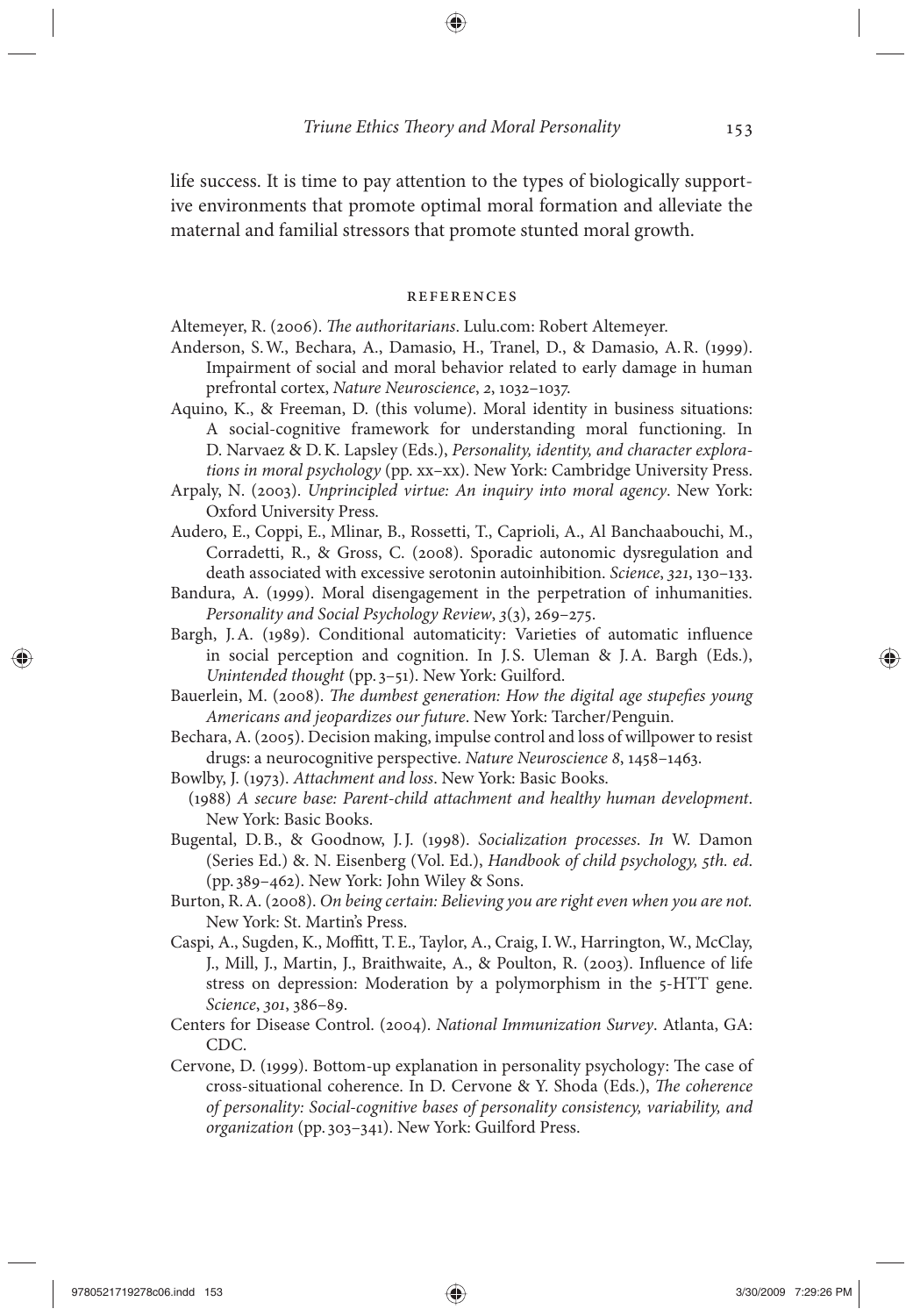- Cervone, D., & Tripathi, R. (this volume). The moral functioning of the person as a whole: On moral psychology and personality science. In D. Narvaez & D. K. Lapsley (Eds.), *Personality, identity, and character explorations in moral*  psychology (pp. xx-xx). New York: Cambridge University Press.
- Champagne, F. A., & Meaney, M. J. (2006). Stress during gestation alters maternal care and the development of offspring in a rodent model. *Biological Psychology*, *59* , 1227 –1235.
- Cotterill, R. (1998). *Enchanted looms*. Cambridge, England: Cambridge University Press.
- Damasio, A. (1994). *Descartes' error*. New York: Avon Books.
- (1999). *The feeling of what happens*. London: Heineman.
- Darley, J., & Batson, C.D. (1973). From Jerusalem to Jericho: A study of situational and dispositional variables in helping behavior . *Journal of Personality and Social Psychology* , *27* , 100 –108.
- Dentan, R. K. (1968). *The Semai: A nonviolent people of Malaya*. New York, NY: Harcourt Brace College Publishers.
- Demos, E.V. (1995). *Exploring affect: The selected writings of Silvan S. Tomkins*. Cambridge, England: Cambridge University Press.
- Eidelson, R.J., & Eidelson, J.I. (2003). Dangerous ideas: Five beliefs that propel groups toward conflict. American Psychologist, 58, 182-192
- Eisenberg L. (1995). The social construction of the human brain. *American Journal of Psychiatry* , *152* , 1563 –1575.
- Eisenberg, N., Fabes, R.A., & Spinrad, T.L. (2006). Prosocial development. In W. Damon (Series Ed.) &. N. Eisenberg (Vol. Ed.), *Handbook of child psychology*, 6th. ed. (pp. 646–718). New York: John Wiley & Sons.
- Eisler, R.. & Levine, D.S. (2002). Nurture, nature, and caring: We are not prisoners of our genes. *Brain and Mind*, 3, 9-52.
- Frankl, Viktor E. (1963). *Man's search for meaning*. New York: Simon and Schuster.
- Franklin, K.M., Janoff-Bulman, R., & Roberts, J.E. (1990). Long-term impact of parental divorce on optimism and trust: changes in general assumptions or narrow beliefs . *Journal of Personality and Social Psychology* , *59* , 743 –755.
- Galliot, M.T. (2008). Unlocking the energy dynamics of executive functioning: Linking executive functioning to brain glycogen . *Perspectives on Psychological Science*, *3*(4), 245–263.
- Gazzaniga, M.S. (1995). Consciousness and the cerebral hemispheres. In M.S. Gazzaniga (Ed.), *The cognitive neurosciences* (pp. 1391-1399). Cambridge, MA: MIT Press.
- Gibson, J. (1979). *The ecological approach to perception*. Hillsdale, NJ: Erlbaum.
- Giedd, J.N., Blumenthal, J, Jeffries, N.O. et al. (1999). Brain development during childhood and adolescence: A longitudinal MRI study . *Nature Neuroscience* ,  $2(10), 861 - 3.$
- Gluckman, P., & Hanson, M. (2004). *The fetal matrix: Evolution, development and disease*. New York: Cambridge University Press.
- Goldberg, E. (2002). *The Executive brain: Frontal lobes and the civilized brain*. New York: Oxford University Press.
- Greenspan, S.I., & Shanker, S.I. (2004). *The first idea*. Cambridge, MA: Da Capo Press.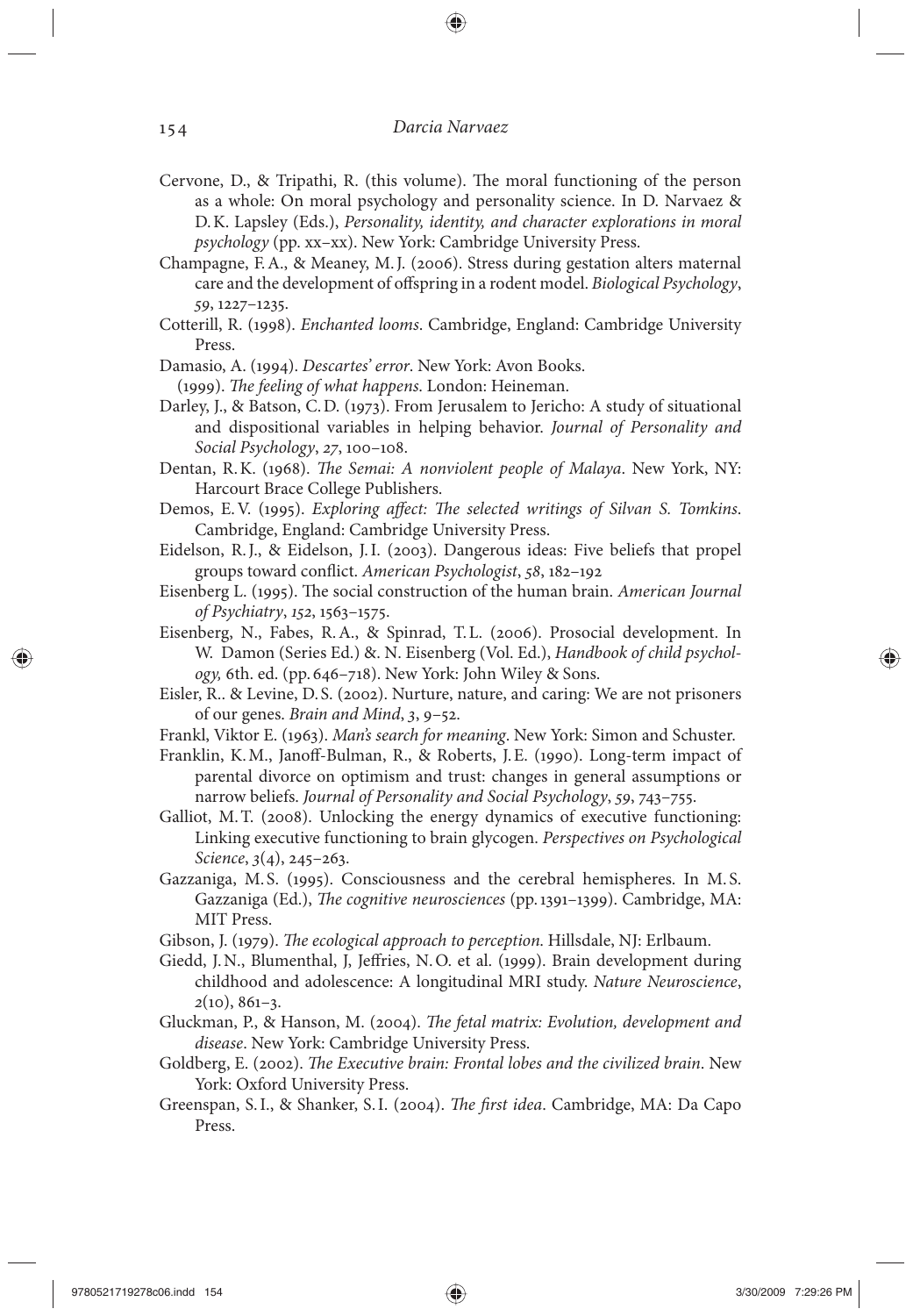- Gruber, H. (1974). *Darwin on man: A psychological study of scientific creativity*. Chicago: University of Chicago Press.
- Hart, J., Shaver, P.R., & Goldenberg, J.L. (2005). Attachment, self-esteem, worldviews, and terror management: Evidence for a tripartite security system . *Journal of Personality and Social Psychology* , *88* (6), 999 –1013.
- Hassin, R. R., Uleman, J. S., & Bargh, J. A. (Eds.) (2005). *The new unconscious*. New York: Oxford University Press.
- Henry, J.P., & Wang, S. (1998). Effects of early stress on adult affiliative behavior, *Psychoneuroendocrinology 23* (8), 863 –875.
- Hewlett, B.S., & Lamb, M.E. (2005). *Hunter-gatherer childhoods: evolutionary*, *developmental and cultural perspectives*. New Brunswick, NJ: Aldine.
- Hofer, M.A. (1994). Hidden regulators in attachment, separation, and loss. In N. A. Fox (Ed.), Emotion regulation: Behavioral and biological considerations . *Monographs of the Society for Research in Child Development* , *59* , 192 –207.
	- (1987). Early social relationships as regulators of infant physiology and behavior. *Child Development* , *58* (3), 633 –647.
- Hogarth, R.M. (2001). *Educating intuition*. Chicago, IL: University of Chicago Press.
- Hrdy , S. B. ( 1999 ). *Mother Nature: Maternal instincts and how they shape the human*  species. New York: Ballantine.
- Inhelder, B., & Piaget, J. (1958). *The growth of logical thinking from childhood to ado*lescence. New York: Basic Books.
- Jacoby, S. (2008). *The American age of unreason*. New York: Pantheon.
- Jackson, M. (2008). *Distracted: The erosion of attention and the coming dark age.* Amherst, NY: Prometheus.
- Jost, J. T., Glaser, J., Kruglanski, A. W., & Sulloway, F. J. (2003). Political conservatism as motivated social cognition. *Psychological Bulletin*, *129*(3), 339–375.
- Kalin, N.H. (1999). Primate models to understand human aggression. *Journal of Clinical Psychiatry*, *60* (15), 29-32.
- Karr-Morse, R., & Wiley, M.S. (1997). *Ghosts from the nursery: Tracing the roots of violence*. New York: Atlantic Monthly Press.
- Keil, F. C., & Wilson, R. A. (1999). *Explanation and cognition*. Cambridge, MA: MIT Press.
- Kochanska, G. (2002b). Mutually responsive orientation between mothers and their young children: A context for the early development of conscience . *Current Directions in Psychological Science* , *11* , 191 –195.
- Kodituwakku, P. W., Kalberg, W., & May, P. A. (2001). The effects of prenatal alcohol exposure on executive functioning. Alcohol Research and Health, 25(3),  $192 - 198.$
- Kohlberg, L. (1984). *Essays on moral development, Volume 2: The psychology of moral* development. San Francisco: Harper & Row.
- Konner, M. (2002). *The tangled wing*. New York: Owl Books.
- Kruesi, M. J., Hibbs, E. D., Zahn, T. P., Keysor, C. S., Hamburger, S. D., Bartko, J. J., & Rapoport, J. L. ( 1992 ). A 2-year prospective follow-up study of children and adolescents with disruptive behavior disorders. Prediction by cerebrospinal fluid 5-hydroxyindoleacetic acid, homovanillic acid, and autonomic measures? *Archives of General Psychiatry* , *49* (6): 429 –435.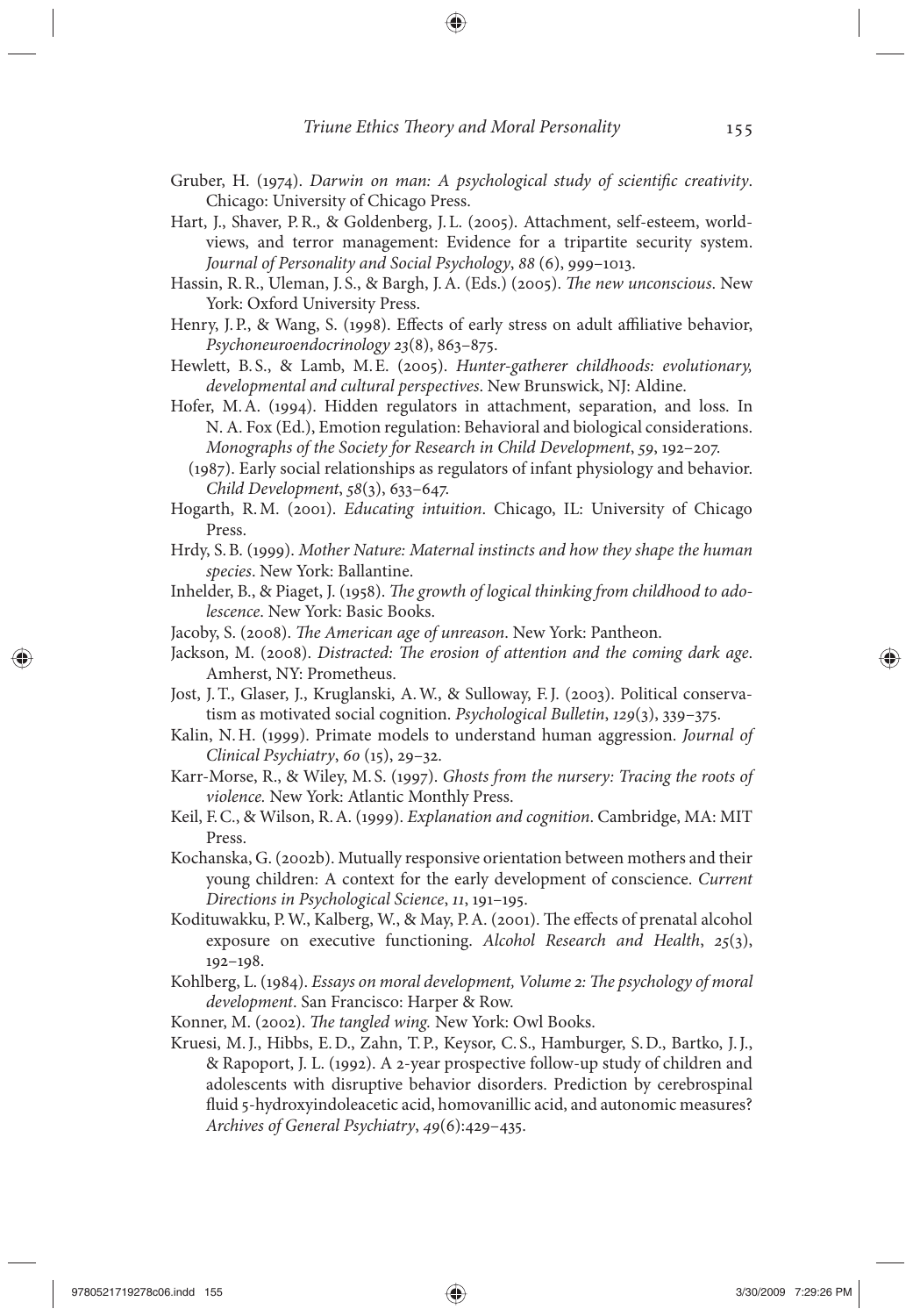- Lapsley, D. & Narvaez, D. (2004). A social-cognitive view of moral character. In D. Lapsley & D. Narvaez (Eds.), *Moral development: Self and identity* (pp. 189–212) . Mahwah, NJ: Erlbaum.
- Lesch, K., Bengel, D., Heils, A., Sabol, S.Z., Greenberg, B.D., Petri, S., Clemens, R., Müller, J. B., Hamer, D. H., & Murphy, D. L. (1996). Association of anxiety related traits with a polymorphism in the serotonin transporter gene regulatory region . *Science* , *274* , 1527 –31.
- Levi, P. (1959) Survival in Auschwitz. New York: Touchstone.
- Lewis, T., Amini, F., & Lannon, R. (2000). *A general theory of love*. New York: Vintage.
- Loevinger, J. (1976) *Ego development*. San Francisco: Jossey-Bass.
- Loye, D. (2002). The moral brain. *Brain and Mind*, 3, 133-150.
	- (2000). *Darwin's lost theory of love*. New York: Writer's Press.
- Luna, B., Thulborn, K. R., Munoz, D. P., Merriam, E. P., Garver, K. E., Minshew, N. J. et al. (2001). Maturation of widely distributed brain function subserves cognitive development. *NeuroImage*, 13(5), 786-793.
- MacLean, P.D. (1973). A triune concept of the brain and behavior. Toronto: University of Toronto Press.
	- (1990). *The triune brain in evolution: Role in paleocerebral functions*. New York: Plenum.
- Markus, H., & Kunda, Z. (1986). Stability and malleability of the self-concept. *Journal of Personality and Social Psychology* , *51* (4), 858 –866.
- Markus, H., & Nurius, P. (1986). Possible selves. American Psychologist, 41, 954 –969.
- Mathews, V.P., Kronenberger, W.G., Wang, Y., Lurito, J.T., Lowe, M.J., & Dunn, D. W. (2005). Media violence exposure and frontal lobe activation measured by functional magnetic resonance imaging in aggressive and nonaggressive adolescents . *Journal of Computer Assisted Tomography* , *29* (3), 287 –292.
- Matsuba, M. K., & Walker, L. J. (2004). Extraordinary moral commitment: Young adults involved in social organizations. *Journal of Personality*, 72 (2), 413-436.
- McAdams, D. (this volume). The moral personality. In D. Narvaez & D. K. Lapsley (Eds.), *Personality, identity, and character explorations in moral psychology* (pp. xx–xx). New York: Cambridge University Press.
- Meier, B. P., Robinson, M. D., & Wilkowski, B. M. (2006). Turning the other cheek: Agreeableness and the regulation of aggression-related primes . *Psychological Science*,  $17(5)$ ,  $136-142$ .
- Mikulincer, M., & Shaver, P.R. (2005). Attachment security, compassion, and altruism. Current Directions in Psychological Science, 14, 34-38.
- Mikulincer, M., Shaver, P.R., Gillath, O., & Nitzberg, R.A. (2005). Attachment, caregiving, and altruism: boosting attachment security increases compassion and helping. *Journal of Personality and Social Psychology*, 89 (5), 817-839.
- Mischel, W. (1973). Towards a cognitive social learning theory reconceptualization of personality . *Psychological Review* , *80* , 252 –283.
- Moll, J., de Oliveira-Souza, R., Eslinger, P.J., Bramati, I.E., Mourao-Miranda, J., Andreiulo, P.A. et al. (2002). The neural correlates of moral sensitivity: A functional magnetic resonance imaging investigation of basic and moral emotions. *Journal of Neuroscience*, 22, 2730-2736.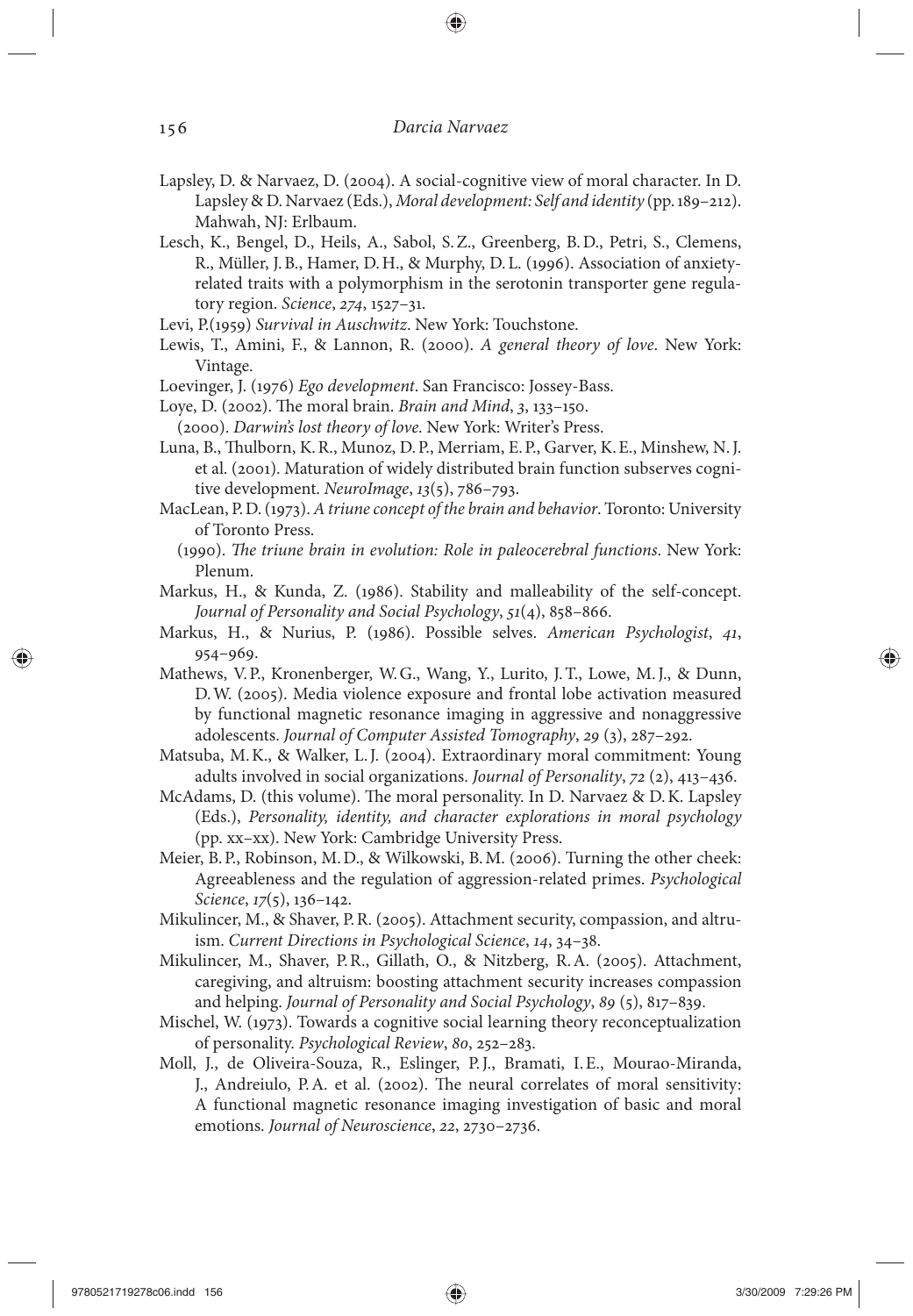- Moll, J., Zahn, R., de Olivera-Souza, R., Krueger, F., & Grafman, J. (2005). The neural basis of human moral cognition. *Nature Reviews: Neuroscience*, 6, 799 –809.
- Moll, J., de Oliveira-Souza, R., & Zahn, R. (this volume). Neuroscience and morality: Moral judgments, sentiments and values. In D. Narvaez & D. K. Lapsley (Eds.), *Personality, identity, and character explorations in moral psychology* (pp. xx-xx). New York: Cambridge University Press.
- Monin. B., & Jordan, A. (this volume). The dynamic moral self: A social psychological perspective. In D. Narvaez & D. K. Lapsley (Eds.), *Personality, identity, and character explorations in moral psychology* (pp. xx–xx) . New York : Cambridge University Press .
- Narvaez, D. (2008). Triune ethics: The neurobiological roots of our multiple moralities. *New Ideas in Psychology*, 26, 95-119.
- Narvaez, D., & Vaydich, J. (2008). Moral development and behaviour under the spotlight of the neurobiological sciences. *Journal of Moral Education*,  $37(3)$ ,  $289 - 313.$
- Neisser, U. (1976). *Cognition and reality*. New York: W.H. Freeman and Company.
- Nelson, E.E., & Panksepp, J. (1998). Brain substrates of infant–mother attachment: contributions of opioids, oxytocin, and norepinephrine . *Neuroscience and Biobehavioral Reviews* , *22* , 437 –452.
- Newman, M.L., Holden, G.W., & Delville, Y. (2005). Isolation and the stress of being bullied . *Journal of Adolescence* , *28* , 343 –357.
- Nisbett, R., & Cohen, D. (1996). *Culture of honor*. New York: Westview Press.
- Oliner, S.P. (2002). Extraordinary acts of ordinary people: Faces of heroism and altruism. In S. G. Post, L. G. Underwood, J. P. Schloss, & W. B. Hurlbut (Eds.), *Altruistic love: science, philosophy, and religion in dialogue* (pp. 123–139). New York: Oxford University Press.
- Oliner, S.P., & Oliner, P.M. (1988). *The altruistic personality: Rescuers of Jews in Nazi Europe*. New York: Free Press.
- Panksepp, J. (1998). *Affective neuroscience: The foundations of human and animal* emotions. New York: Oxford University Press.
- Paterson, D., Trachtenberg, F.L., Thompson, E.G., Belliveau, R.A., Beggs, A.H., Darnall, R., Chadwick, A. E., Krous, H. F., Kinney, H. C. (2006). Multiple serotonergic brainstem abnormalities in sudden infant death syndrome . *Journal of the American Medical Association* , *296* , 2124 –2132.
- Pollak, S.D., & Perry, B. (2005). Early neglect can hinder child's relationships. *Proceedings of the National Academy of Sciences, Nov. 21-25.*
- Prescott, J.W. (1996). The origins of human love and violence. Pre- and Perinatal *Psychology Journal*, *10* (3), 143-188.
- Putnam, R. D. (2001). *Bowling alone: The collapse and revival of American community*. New York: Simon & Schuster.
- Pyszczynski, T., Solomon, S., Greenberg, J., Maxfield, M., & Cohen, F. (2004). Fatal attraction. The effects of mortality salience on evaluations of charismatic, task-oriented, and relationship oriented leadership . *Personality and Social Psychology Bulletin* , *32* (4), 525 –537
- Reber, A. S. (1993). *Implicit learning and tacit knowledge: An essay on the cognitive unconscious*. New York: Oxford University Press.